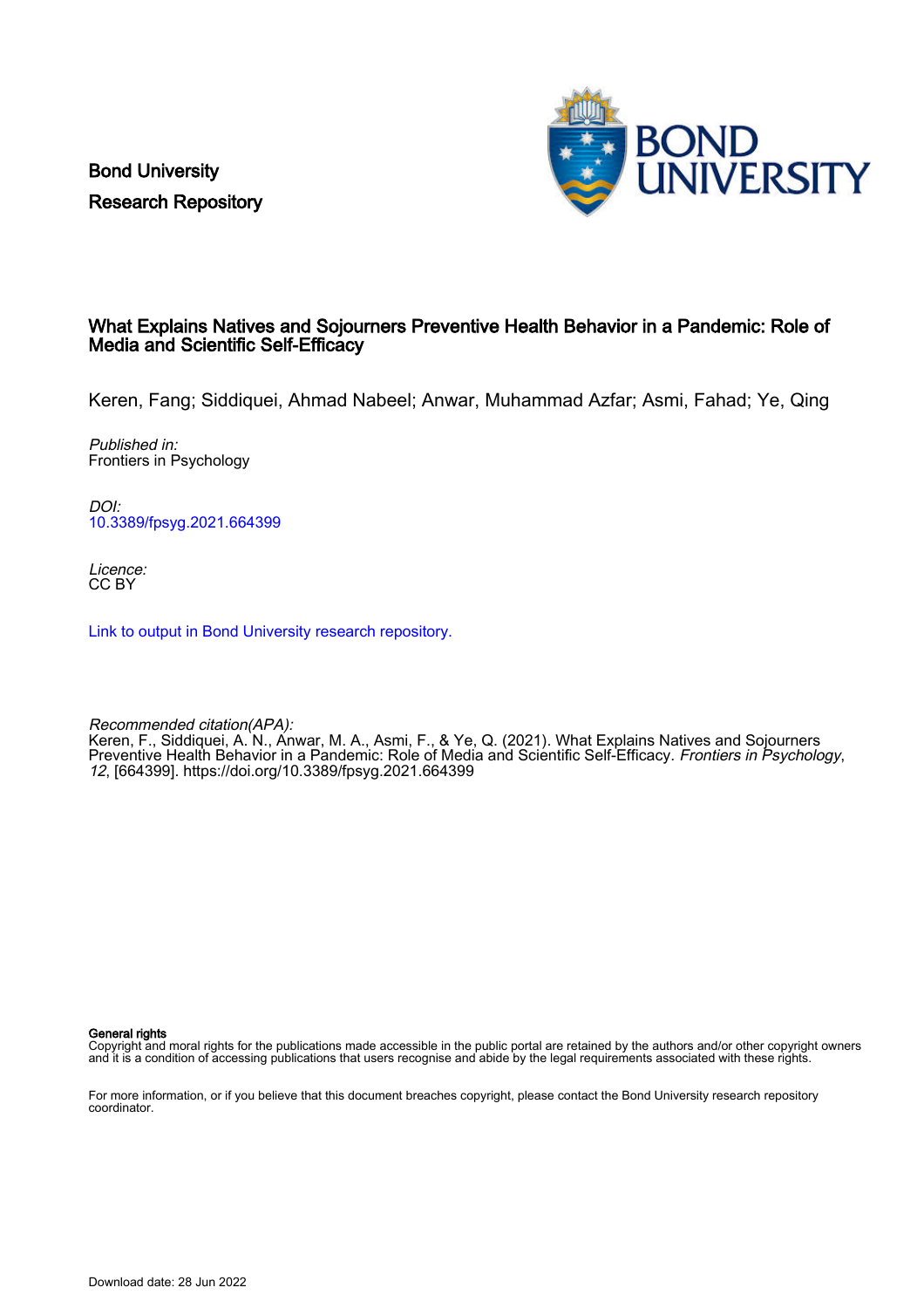



# [What Explains Natives and](https://www.frontiersin.org/articles/10.3389/fpsyg.2021.664399/full)  [Sojourners Preventive Health](https://www.frontiersin.org/articles/10.3389/fpsyg.2021.664399/full)  [Behavior in a Pandemic: Role of](https://www.frontiersin.org/articles/10.3389/fpsyg.2021.664399/full)  [Media and Scientific Self-Efficacy](https://www.frontiersin.org/articles/10.3389/fpsyg.2021.664399/full)

 $F$ ang Keren<sup>1</sup>, Ahmad Nabeel Siddiquei<sup>2</sup>, Muhammad Azfar Anwar<sup>3</sup>\*, Fahad Asmi<sup>45\*</sup> and *Qing Ye4,5*

*1School of Journalism and Communication, Anhui University, Hefei, China, 2Bond Business School, Bond University, Gold Coast, QLD, Australia, 3School of Management, University of Shenzhen, Shenzhen, China, 4Department of Science and Technology of Communication, University of Science and Technology of China, Hefei, China, 5Key Laboratory of Immersive Media Technology (Anhui Xinhua Media Co, Ltd.), Ministry of Culture and Tourism, Hefei, China*

#### **OPEN ACCESS**

*Edited by:* 

*Ali Nawaz Khan, Tongji University, China*

#### *Reviewed by:*

*Siraj Hussain, Bahauddin Zakariya University, Pakistan Zeinab A. Kasemy, Faculty of Medicine, University of Menoufia, Egypt*

#### *\*Correspondence:*

*Muhammad Azfar Anwar [azfar@szu.edu.cn](mailto:azfar@szu.edu.cn) Fahad Asmi [fasmie@ustc.edu.cn](mailto:fasmie@ustc.edu.cn)*

#### *Specialty section:*

*This article was submitted to Personality and Social Psychology, a section of the journal Frontiers in Psychology*

> *Received: 05 February 2021 Accepted: 28 May 2021 Published: 29 June 2021*

#### *Citation:*

*Keren F, Siddiquei AN, Anwar MA, Asmi F and Ye Q (2021) What Explains Natives and Sojourners Preventive Health Behavior in a Pandemic: Role of Media and Scientific Self-Efficacy. Front. Psychol. 12:664399. [doi: 10.3389/fpsyg.2021.664399](https://doi.org/10.3389/fpsyg.2021.664399)* The COVID-19 pandemic triggered a severe global public health emergency. The current research investigated and compared "Natives and Sojourners" health-protective behavior in Mainland China during the pandemic. We adopted a unified view to propose our theoretical model by adapting the Health Belief Model (HBM) and Institutional Theory (IT). The data obtained through an online survey questionnaire from 435 respondents during the second and third quarters of were analyzed. Structural equation modeling (SEM) was used to empirically analyze the proposed model. The media self-efficacy (MSE), scientific self-efficacy (SSE), perceived health risks (PHRs), and the perceived benefits of being protected have positive and significant effects on the definition of health-protective behavioral intentions among natives and sojourners in mainland China. Media and SSE can play a strategic role in formulating public health-protective behavior. The current research recommends an effective communication with sojourners during crisis for them to be a part of the national crisis management plan (i.e., infectious disease).

Keywords: health belief model, media self-efficacy, scientific self-efficacy, China, sojourners, COVID-19

# INTRODUCTION

COVID-19 emerged as a pandemic in the first quarter of the year 2020 and had social [\(Yezli](#page-12-0)  [and Khan, 2020\)](#page-12-0), ecological ([Muhammad et al., 2020\)](#page-11-0), political ([Kerr et al., 2021\)](#page-10-0), and economic [\(Qian et al., 2021\)](#page-11-1) effects all over the world. At present, no internationally recognized measures are used as standards to cure COVID-19 patients [\(Li et al., 2020](#page-11-2)). However, preventive measures, e.g., wearing masks and gloves ([Shahnazi et al., 2020\)](#page-11-3), frequent washing hands (alcohol-based disinfectants or soap; [Wang et al., 2021\)](#page-12-1), restricting travel [\(Pandita et al., 2021](#page-11-4)), and physical distancing ([Yezli and Khan, 2020](#page-12-0)), are implemented by institutions and governing bodies, because these measures are effective and helpful in controlling COVID-19 transmission. Although these all safety measures as discussed above have significant scientific justification, none of the existing research accounted for the role of scientific reasoning or individuals' scientific self-efficacy (SSE) to map quantitative behavioral map in society.

In terms of health-protective measure during the current pandemic crisis, several constructive initiatives are observed in the developing [\(Yezli and Khan, 2020;](#page-12-0) [Zandifar and Badrfam, 2020;](#page-12-2)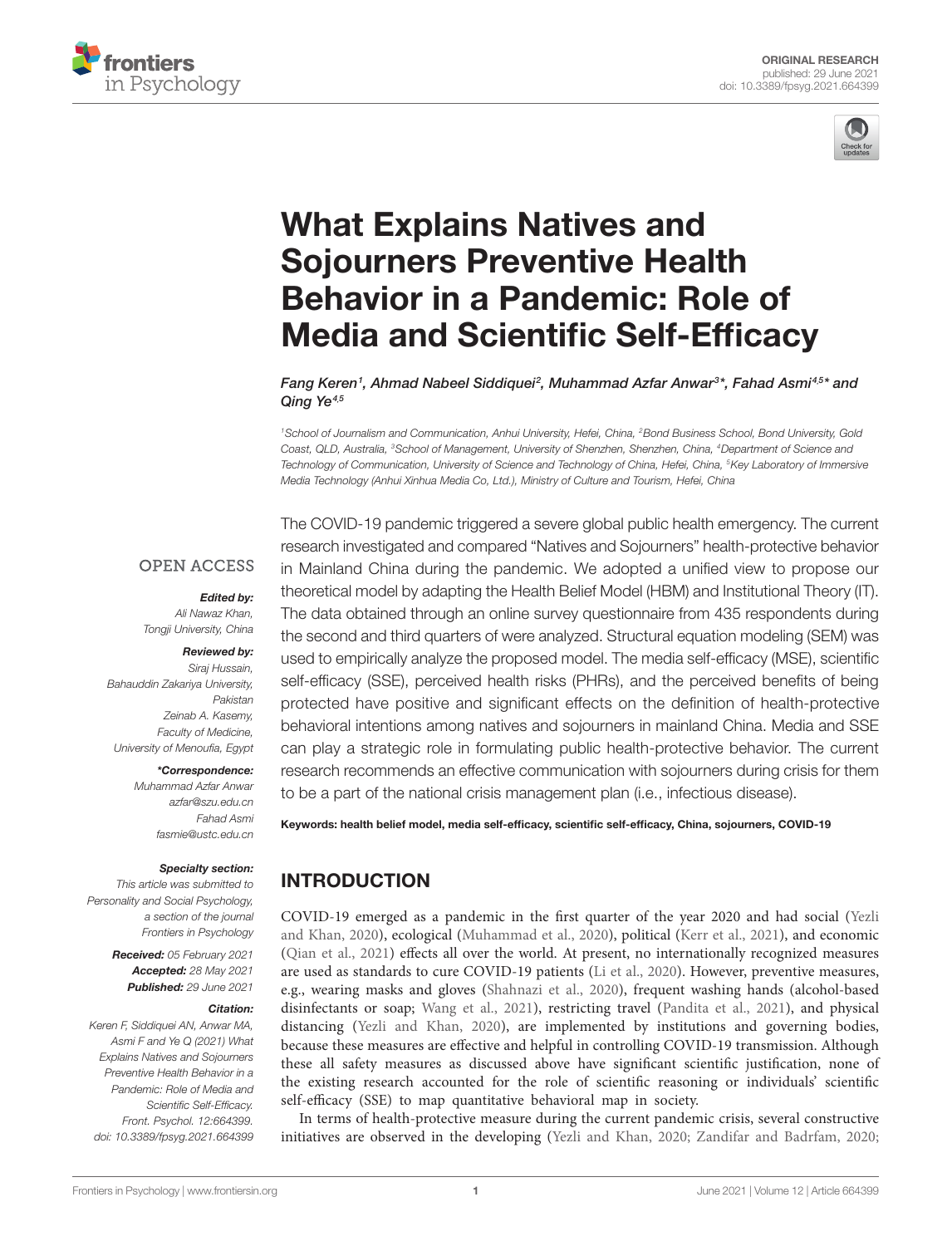[Wang et al., 2021\)](#page-12-1) and developed ([Gallacher and Hossain,](#page-10-1)  [2020;](#page-10-1) [Heald et al., 2020;](#page-10-2) [Kuchenbuch et al., 2020](#page-10-3)) countries. In China, strict measures are implemented and have helped normalize the situation. These measures included a nationwide lockdown ([Fanelli and Piazza, 2020\)](#page-10-4). All the provincial-level regions in Mainland China launched a top-level response to deal with the COVID-19 crisis in the first month of 2020, which included extending the Spring Festival holiday, postponing all school openings, and implementing strict travel restrictions [\(Xinhua, 2020\)](#page-12-3). Though, the existing behavioral studies addressing COVID-19 have adapted several theoretical stances to enrich the understanding and process of conceptualizing healthprotective behavior of individuals. The role of institutions and society as macro-level forces has not been recorded yet, especially in case of its moderating effect on the health-protective behavioral intentions.

At the time of the spread, 492,185 overseas students from 196 countries [\(Zhong, 2019\)](#page-12-4) and almost one million expats were in China [\(People's Daily, 2019\)](#page-11-5). Sojourners are expats who usually face social integration issues in foreign countries. However, few researchers have investigated the psychological impact of the pandemic on sojourners, particularly how these sojourners acquire correct news (information) or what influences their health-protective behavior. As a significant difference exists among sojourners and natives, no trace of comparative analysis of sojourners and natives exists. Thus, a socio-psychological persuasive psychological model is needed to compare the healthprotective behavior of sojourners and natives.

The COVID-19 outbreak has led to fear, worry, and anxiety worldwide. [Shigemura et al. \(2020\)](#page-11-6) highlighted that COVID-19 has negatively impacted well-being, which aggravated the public's fear and anxiety. [Ma and Yan \(2020\)](#page-11-7) highlighted that the spread of false information of COVID-19 caused various kinds of fear, anxiety, and depression, which aggravated the difficulty of epidemic prevention and control. [Zandifar and Badrfam](#page-12-2)  [\(2020\)](#page-12-2) also confirmed that misinformation about COVID-19 and social isolation have led to the public's mental morbidity. Several studies stated that the Chinese and international media have a significant impact on the psychological response, perception, and knowledge-seeking behavior ([Xie et al., 2020](#page-12-5)). Moreover, [Gohel et al. \(2021\)](#page-10-5) stated that insufficient knowledge and lack of education are great challenges to surmount in dealing with the current pandemic crisis. The above-discussed trends and significant role of international and national media highlight that the cognitive factors of individuals need immediate need to underline individual's ability to process and identify and access reliable sources of information. In other words, the literature signifies the role of media self-efficacy (MSE) and highlights the dire need to explore it further, especially in the time of crisis.

To address the research gaps as stated previously, this current research initiative aims to determine the role of media and SSE in formulating public health-protective behavior during a crisis. The current study adopted the theoretical perspective of cognitive psychology. The health concern factor (i.e., perceived exposure) was considered as exogenous to define individuals' cognitive process and expectancy value-driven factors.

Specifically, in the case of health concerns, the significant constructs defining avoidance (perceived benefits and barriers of being protected) and severity of the risk [perceived health risk (PHR)] were proposed in mapping health-protective behavior. The current research adopted the [Rosenstock et al. \(1988\)](#page-11-8) stance, in which the fundamental attribute of self-efficacy from social learning theory was incorporated, diffused into Health Belief Model (HBM), and stretched further by introducing new streams of self-efficacies (media and scientific) in the HBM's setting. During the current pandemic crisis, the roles of the normative environment ([Cheng et al., 2020\)](#page-10-6) and regulatory force ([Al-Sabbagh et al., 2021](#page-9-0)) have been studied. However, the literature does not state where external (regulatory) and normative support can be recorded in a unified manner while adopting HBM. Therefore, to strengthen the novelty and to address the research gap, the [Urban and Kujinga's \(2017\)](#page-12-6) institutional view was adopted; in this view, only the regulative and normative environment is considered.

The current research had three significant contributions. First, the current study extended the spectrum of self-efficacies by discussing media and SSE simultaneously to present their strategic roles in perceived health-protective behavior in mainland China. Second, the current research incorporated the [Urban](#page-12-6)  [and Kujinga's \(2017\)](#page-12-6) institutional view and Rosenstock's HBM to underline the role of normative and regulative environment in conceptualizing health-protective behavior. Moreover, the study compared the role of proposed efficacies (media and scientific) and institutional factors (regulatory and normative) in the case of sojourners and natives in mainland China.

# THEORETICAL BACKGROUND

In the current century, the world has witnessed several health crises, i.e., Ebola, MERS, SARS, and COVID-19 [\(Laato et al.,](#page-10-7)  [2020\)](#page-10-7); several research initiatives can be seen in the literature while emphasizing consumer behavior and risk mitigation or adopting strategies [\(La-Torre et al., 2009](#page-10-8); [Choi et al., 2017;](#page-10-9) [Nie et al., 2020\)](#page-11-9). Within the hood of health psychology, various behavioral theories exist. These theories underline the role of persuasive socio-psychological constructs while conceptualizing health-concerned behavior of individuals, e.g., conceptualizing the health-protective behavior of the workforce ([Barello et al.,](#page-9-1)  [2020;](#page-9-1) [Mathai, 2020;](#page-11-10) [Almazyad et al., 2021\)](#page-9-2) or being vaccinated to avoid serious health crisis ([Hu et al., 2017](#page-10-10); [Zampetakis and](#page-12-7)  [Melas, 2021\)](#page-12-7). In each scenario, most of the health-protective theories underline the constructs that can help mitigate the health challenges or adopt measures to avoid health challenges (i.e., pandemic crisis).

HBM is one of the most valuable frameworks for explaining health-related behavior, as it comprises the attributes of risk perception and behavioral evaluation ([Cao et al., 2014\)](#page-10-11). In the pre-COVID-19 literature, HBM has been used to underline the breast self-examination behavior [\(Didarloo et al., 2017](#page-10-12)), oral cancer prevention ([Jeihooni et al., 2019](#page-10-13)), exercise-related injury prevention program participation [\(Gabriel et al., 2019](#page-10-14)), and healthy housing material selection of boomers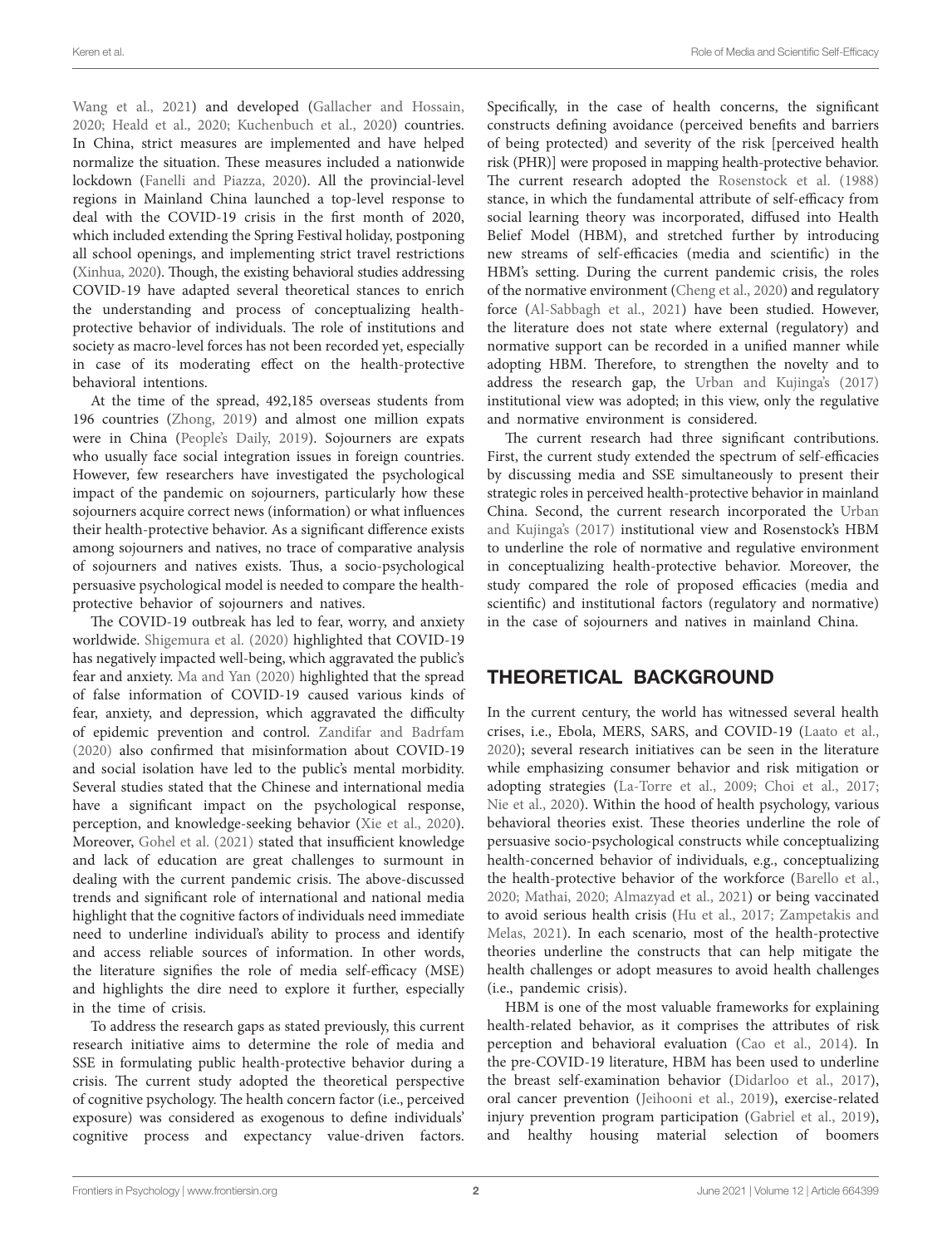([Kwon and Ahn, 2019](#page-10-15)). Moreover, during the current pandemic crisis, HBM has been used to determine the consumers' perception of forest therapy tourism [\(Zhao and An, 2021](#page-12-8)), individual readiness towards home quarantine [\(Al-Sabbagh](#page-9-0)  [et al., 2021\)](#page-9-0), the role of community pharmacists in offering effective communication to society ([Carico et al., 2020](#page-10-16)), and citizens' readiness to get vaccinated ([Zampetakis and Melas,](#page-12-7)  [2021\)](#page-12-7). The intensive use of HBM in recent times signifies its significance and meaningfulness in depicting public healthprotective behavior. Therefore, HBM was adopted in the current research initiative, because it helps define the following interconstruct relationships, including (1) the role of perceived sense of exposure in driving individuals' preventive or protective behavior [\(Jones et al., 2015\)](#page-10-17); (2) the current study further stretched the stance of [Nexøe et al. \(1999\)](#page-11-11) as exogenous constructs (perceived barriers and benefits of being protected) in the HBM, which helped explain health-protective behavior. A similar pattern was observed in the study of [Tong et al.](#page-11-12)  [\(2020\)](#page-11-12), who examined the attitude towards adopting precautionary measures during the current pandemic (COVID-19). [Champion and Skinner \(2008\)](#page-10-18) reported that the fundamental constructs of HBM do not have definite relationships. To maximize the explanatory power of the research, several studies extended HBM [\(Zampetakis and Melas, 2021\)](#page-12-7) or adopted other theoretical stances to incorporate with HBM, i.e., Theory of Planned Behavior ([Zhao and An, 2021](#page-12-8)), Multidimensional Locus of Control Theory ([Nexøe et al., 1999](#page-11-11)), and Social Cognitive Theory [\(Reid and Aiken, 2011\)](#page-11-13). [Jones et al. \(2015\)](#page-10-17) also analyzed different sets of arrangement within HBM, i.e., the parallel and serial mediating effects of benefits and barriers of being protected, to define health-protective behavior.

[Carpenter \(2010\)](#page-10-19) observed that in the early traces of HBM, the essence of self-efficacy was rarely used. However, in recent decades, it became an integral part of HBM, as it holds a significant explanatory power to define public health concerns and protective behavior [\(Carico et al., 2020](#page-10-16); [Mirzaei-Alavijeh et al., 2020;](#page-11-14) [Shahnazi et al., 2020;](#page-11-3) [Tajeri](#page-11-15)  [et al., 2020](#page-11-15)). In existing HBM-based studies, self-efficacy was noted as a significant construct in exploring COVID19 related behavioral research ([Niu et al., 2021](#page-11-16)). [Zhou et al.](#page-12-9)  [\(2020\)](#page-12-9) suggested that correct news (information) could be an effective measure to control and reduce disease spread during the pandemic crisis, as self-efficacy enables individuals to seek valid and reliable health-related information in a more systematic fashion ([Shang and Zuo, 2020\)](#page-11-17). In particular, during COVID-19, the conspiracy theory endorsement was recorded as a great challenge, especially when considering international media sources in China; it signified the role of cognition ([Su et al., 2021\)](#page-11-18). In line with the arguments by [Su et al. \(2021\)](#page-11-18) and [Rosenstock et al. \(1988\),](#page-11-8) the current research bifurcated cognition to propose the media and SSEs, thereby helping explain how these efficacies can benefit information processing ([Xiao et al., 2021](#page-12-10)) and allow individuals to think critically [\(Austin et al., 2016](#page-9-3)) while formulating perception of risk and health-protective behavior. Several researchers explained the role of media ([Cheng et al., 2020](#page-10-6)) and scientific [\(Stosic et al., 2021](#page-11-19)) as a part of cognition

(belief and efficacy) in the recent literature addressing COVID19-related behavioral studies.

To enrich the theoretical and practical novelty of the current research, the Institutional Theory (IT) was adopted to quantify the impact of endogenous factors as moderators. This theory has been used to study organizations and individuals within organizations ([Kurtulmu](#page-10-20)ş, 2019). Institutions can be understood as "rules of the game in a society" ([North, 1990\)](#page-11-20) that help shape individuals' beliefs and their nonrational behaviors ([Scott,](#page-11-21)  [2001\)](#page-11-21). The IT comprises three principal pillars, namely (1) regulative (2) normative, and (3) cognitive support ([Scott, 2001](#page-11-21)). [Urban and Kujinga \(2017\)](#page-12-6) stated that the regulative pillar refers to authorities' regulations or guidelines to reward or punish actions [\(Valdez and Richardson, 2013](#page-12-11)). Normative pillar means the social norms of society that individuals attempt to comply with ([Seelos et al., 2011\)](#page-11-22). Cognitive pillar comprises the templates and scripts shared among a community or nation ([Seelos et al.,](#page-11-22)  [2011\)](#page-11-22). [Wu et al. \(2019\)](#page-12-12) indicated that an individual's intention and behavior are significantly affected by the normative environment. In particular, collectivist cultural countries have a high level of norms for individual behavior ([Furnham et al.,](#page-10-21)  [2012;](#page-10-21) [Shi et al., 2017](#page-11-23)). Thus, in the context of the current research setting, the proposed model took the regulative and normative concerns into account. These concerns can be diffused with HBM as cues to action, because HBM-related literature argues that cues can range from internal or external sources; cues to define health-protective behavior are still an underdeveloped attribute of HBM ([Jones et al., 2015\)](#page-10-17). Therefore, the current study takes this stance as an opportunity to use regulatory and normative support as a set of cues to act towards health-protective behavior. [Bavel et al. \(2020\)](#page-10-22) argued that regulatory and social factors are essential to drive constructive social change and individual behavior during COVID-19.

Apart from the argumentation about the theoretical stance for the current research, the fundamental characteristics of sojourners and natives need to be studied and distinguished. [Ang et al. \(2017\)](#page-9-4) indicated that migrant workers who have more financial barriers to obtain healthcare services are more likely to suffer from low psychological well-being. [Dias et al.](#page-10-23)  [\(2013\)](#page-10-23) state that migrants experience numerous socio-cultural, legal, economic, and communicational constraints, which expose them to many health risks. For instance, immigrants from non-native language-speaking countries encounter linguistic barriers to healthcare and access to service. Furthermore, recent literature emphasized the impact of the source of information (news) in China when defining readers' conceptualization of risk and fear of COVID-19 [\(Su et al., 2021](#page-11-18)); this source helps in the formulation of health orientation [\(Liu, 2021](#page-11-24)), drives negative emotion, and affects psychological resilience [\(Giri and](#page-10-24)  [Maurya, 2021](#page-10-24)). However, no previous report stated the use of the HBM in any setting to compare the sojourners and natives and to conceptualize the differences that can potentially drive practical implications and future research direction. Thus, in the context of the above-discussed argumentation, the following constructs' relationships are proposed for sojourners and natives in Mainland China during the pandemic crisis to map their health-protective behavior.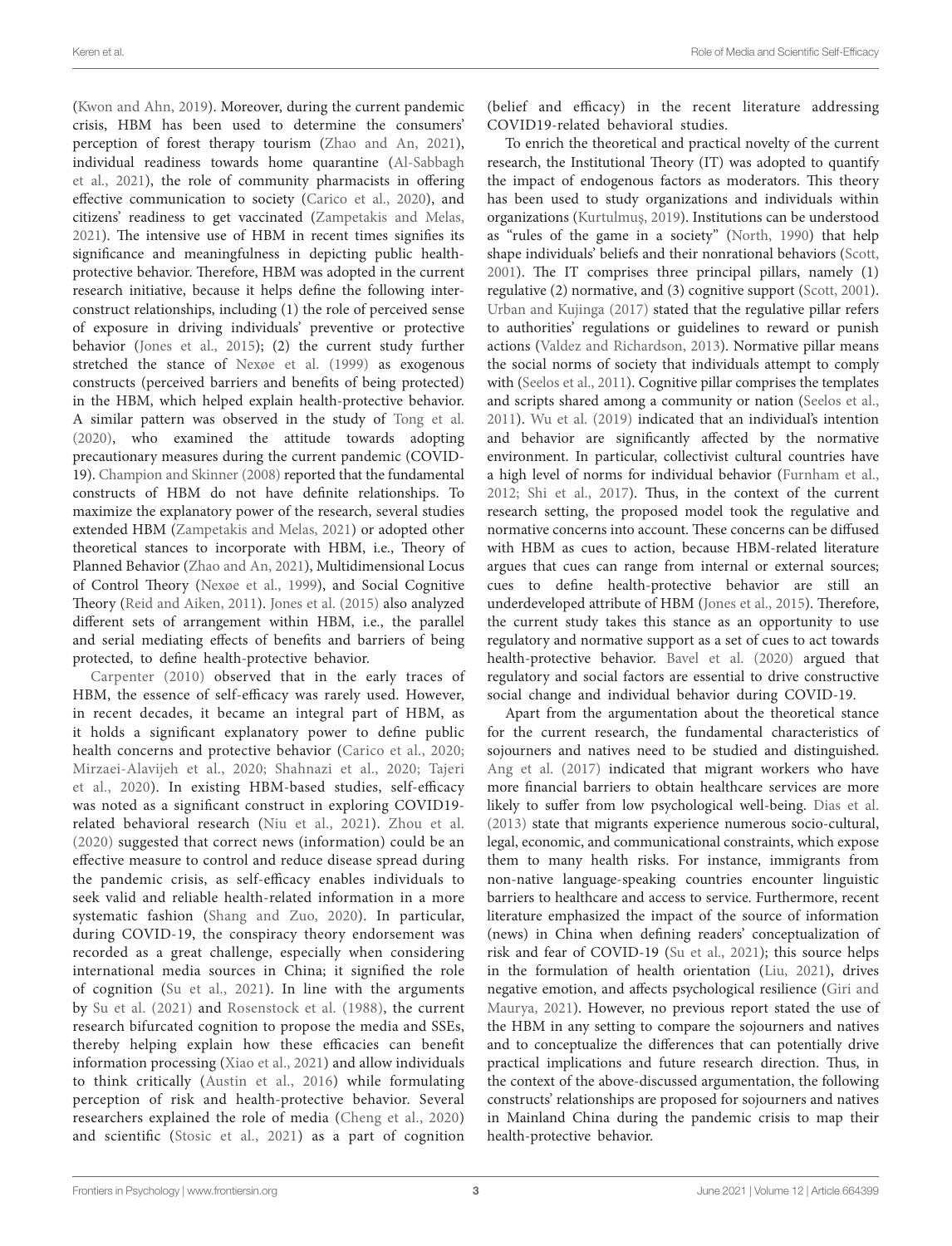# HYPOTHESES DEVELOPMENT

Several recent studies emphasized the significance of HBM in examining the public's behavior during the pandemic crisis ([Almazyad et al., 2021](#page-9-2); [Al-Sabbagh et al., 2021](#page-9-0); [Hong et al.,](#page-10-25)  [2021;](#page-10-25) [Wu et al., 2021](#page-12-13)). In the current research, the four constructs from the HBM, namely (1) perceived exposure (2) PHRs (3) benefits, and (4) barriers of being protected, were considered as exogenous to conceptualize health-protective behavior [\(Cao et al., 2014](#page-10-11)). Moreover, the proposed model also hypothesized the role of self-efficacy, which is an integral part of HBM, as suggested by [Champion and Skinner \(2008\)](#page-10-18) and [Jones et al. \(2015\)](#page-10-17) who proposed that media and SSEs are novel contributions. The study showed the role of [Urban](#page-12-6)  [and Kujinga's \(2017\)](#page-12-6) view of regulatory and normative support as cues to act in the setting of HBM. Within the HBM, the current study stretched the spectrum of self-efficacies and proposed a new view to examine the cues to act, because both of these attributes need more exploration to maximize the explanatory power of the HBM, as discussed by [Jones et al. \(2015\)](#page-10-17).

In the view of HBM, perceived exposure (Exp) to any health issue can be considered as the trigger of human cognition and behavioral change ([Rosenstock, 1974](#page-11-25)). [Tajeri et al. \(2020\)](#page-11-15) stated perceived exposure as the degree of sensitivity to the situation, where the higher chances of being exposed push individuals to conceptualize the health risk. [Zampetakis and](#page-12-7)  [Melas \(2021\)](#page-12-7) mentioned PHR as an individual's perceived potential adverse consequences if the protective measures are ignored [\(Zampetakis and Melas, 2021](#page-12-7)). In the case of COVID-19, HBM implies that the higher sense of exposure and a greater degree of perceived risk can lead to compromising circumstances for the psychological well-being (i.e., anxiety and depression) if the coping strategies (i.e., social support) are not adopted in an effective manner ([Zvolensky et al., 2020](#page-12-14)). The adopted theoretical stance argues that a greater sense of exposure helps individuals quantify risk in a more proactive manner to adopt preventive measures (i.e., vaccination; [Carico](#page-10-16)  [et al., 2020\)](#page-10-16). Hence, the current research proposed the following hypotheses.

*H*1: Perceived exposure influences the PHRs.<br>*H*2: PHR influences the health-n PHR influences the health-protective behavioral intentions.

[Zhou et al. \(2021\)](#page-12-15) stated that risk perception mediates the individuals' judgment while mapping certain health risks, i.e., severity or susceptibility of exposure. They further emphasized that self-efficacy can play a strategic role in formulating susceptibility, severity, exposure, risk perception, and healthprotective behavior. However, self-efficacy is less studied compared with the rest of the HBM's constructs [\(Rosenstock](#page-11-8)  [et al., 1988;](#page-11-8) [Zhou et al., 2021\)](#page-12-15). MSE ([Chen et al., 2020\)](#page-10-26) and SSE ([Yang et al., 2020](#page-12-16)) are also recorded as significant determinants to map an individual's cognitive and behavioral change during COVID-19. Thus, the following hypothesis was proposed in the current research.

*H*3: (a and b): Perceived exposure influences an individual's MSE and SSE.

Fundamentally, MSE comprises the ability to operate media (platform) and the attributes to access, understand, and interact with media [\(Hammer et al., 2021\)](#page-10-27). [Nur et al. \(2016\)](#page-11-26) argued that people know about the world through media. An individual's confidence in accessing, analyzing, evaluating, interacting, and participating is related to media content. In the context of the current pandemic crisis, trust in media has been recorded as a significant construct that defines public health-protective behavior ([Niu et al., 2021](#page-11-16)). Moreover, the source of information also helps define risk perception and related health-protective behavior [\(Wang et al., 2021](#page-12-1)). The challenge of MSE in the current pandemic is complex, because the impacts of international and domestic media sources vary in terms of the effect on society (Su et al., 2021). Therefore, the following hypothesis was proposed.

*H*4: MSE influences health-protective behavioral intentions.

SSE describes the individual's ability to use scientific knowledge and understanding to assess and evaluate scientific information and arguments ([National Research Council, 1996](#page-11-27)). [Fasce and](#page-10-28)  [Picó \(2019\)](#page-10-28) argued that scientific thinking ability (efficacy) refers to the understanding of scientific theories, trust in science, and critical thinking. The literature argues that SSE can help an individual cope with cognitive anxiety, because it helps in the development of science engagement and is more effective in an informal setting ([Yang et al., 2020](#page-12-16)). In the context of the COVID-19 pandemic crisis, the literature argues that greater belief in science helps an individual adopt positive healthprotective behavior (i.e., wearing a mask; [Stosic et al., 2021](#page-11-19)). Moreover, scientific communication with justification and multilingual support during COVID-19 can be considered as effective measures ([Taragin-zeller et al., 2020](#page-11-28)). Thus, the following hypothesis was proposed in the current research.

*H5*: SSE influences health-protective behavioral intentions.

In health-related behavioral research, the perceived benefits of being protected have a significant impact on the definition of health-protective behavior ([Wu et al., 2021](#page-12-13)). The benefits of being protected as a part of belief can positively influence the health-protective behavior [\(Becker et al., 1978](#page-10-29)). [Almazyad](#page-9-2)  [et al. \(2021\)](#page-9-2) concluded that the benefits of being protected are the third most significant construct after perceived exposure and self-efficacy during COVID-19. Similar findings were recorded by [Shahnazi et al. \(2020\),](#page-11-3) who showed the strategic role of benefits of being protected while mapping motivations to take preventive measures during COVID-19; benefits of being protected also help reduce the psychological barriers of being protective. The perceived barriers of being protected can be labeled as a subjective assessment of the costs or obstacles to the given health-protective behaviors ([Didarloo et al., 2017](#page-10-12)).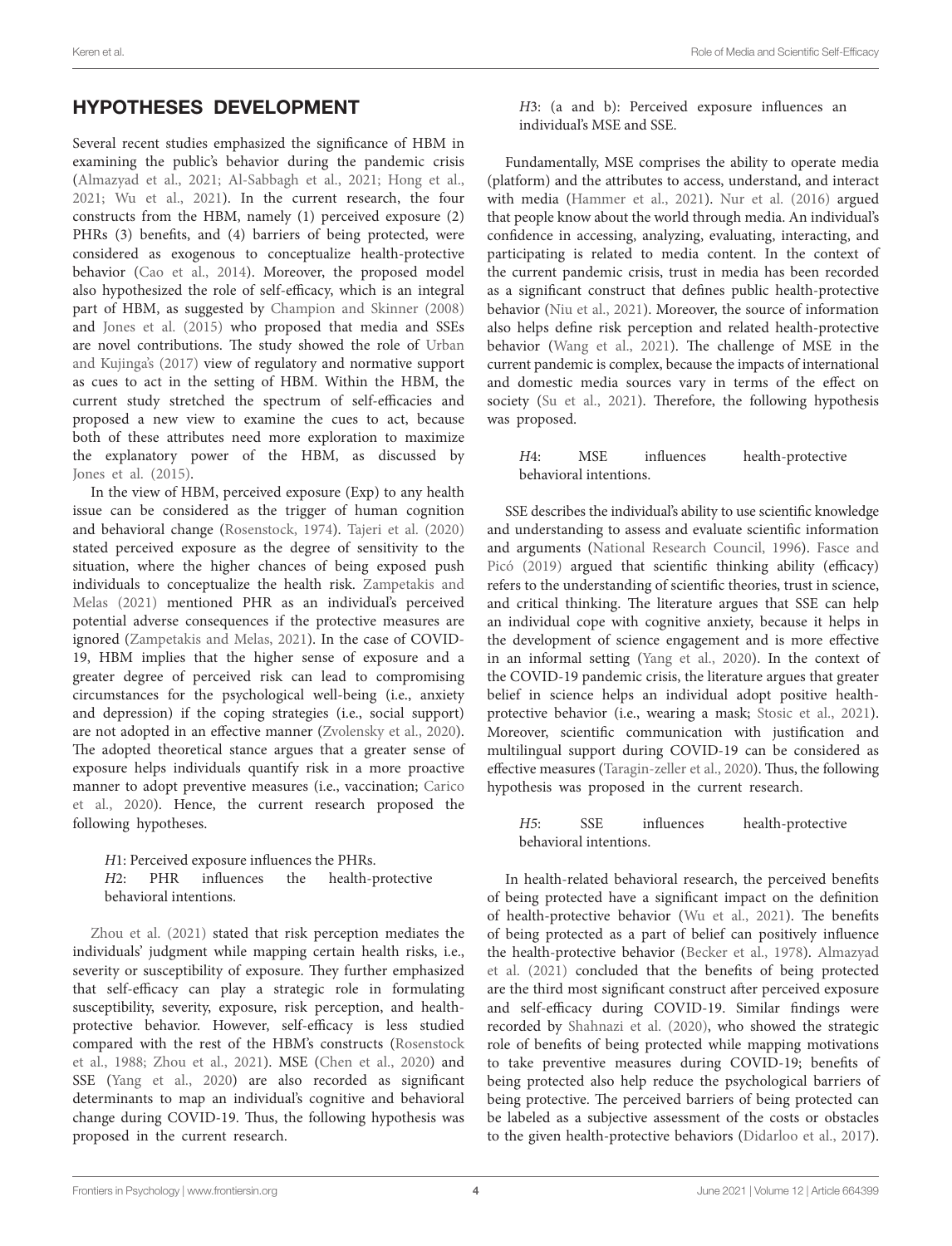Barriers of being protected is a critical variable for forecasting health-protective behaviors in the existing literature. [Jeong and](#page-10-30)  [Ham \(2018\)](#page-10-30) indicated that perceived barriers negatively influence the customers' behavior. Similarly, [Hu et al. \(2017\)](#page-10-10) stated that barriers of being protected negatively affect seasonal influenza vaccine acceptance. Interestingly, the studies emphasized that the role of barriers of being protected in the case of COVID-19 was recorded with mixed perceptions. For instance, mental health can be captioned as a double-edged sword in the pandemic; it can consistently be a barrier and a motivator to adopt health-protective measures, e.g., avoiding physical activities ([Marashi et al., 2021](#page-11-29)). [Zhao and An \(2021\)](#page-12-8) argued that barriers of being protected are weakly significant constructs to define health-protective behavior. Therefore, the following hypotheses are proposed in the current research setting.

*H*6: Benefits of being protected influences healthprotective behavioral intentions. *H*7: Barriers of being protected influences healthprotective behavioral intentions.

Cues to action are among the least addressed and underdeveloped constructs in HBM ([Champion and Skinner,](#page-10-18)  [2008;](#page-10-18) [Jones et al., 2015](#page-10-17)), and they demand more attention, because they can have internal (intrinsic) or externally (extrinsic) driven factors that can be manipulated (i.e., through biased reporting on social media) or are naturally occur (factual record). In the context of COVID-19, several researchers emphasized the role of cues while conceptualizing healthprotective behavior ([Walrave et al., 2020;](#page-12-17) [Tsai et al., 2021](#page-11-30)). Literature also reported that cues to act in social media can trigger compromising circumstances for social and psychological well-being in society ([Chao et al., 2020;](#page-10-31) [Xue et al., 2021](#page-12-18)). Interestingly, in some cases, institutions and regulatory authorities' cues are also significant to the implementation and practice of health-protective behavior ([Al-Sabbagh et al.,](#page-9-0)  [2021\)](#page-9-0). Hence, the current study proposed the following hypotheses by revisiting the role of "cues to act" in HBM and adapting [Urban and Kujinga's \(2017\)](#page-12-6) view of "regulatory and normative support."

*H*8: Regulatory cues moderated the relationship between PHRs and health-protective behavioral intentions. *H*9: Normative cues moderated the relationship between PHRs and health-protective behavioral intentions.

# MATERIALS AND METHODS

### Measurement Scales

Conceptually, the designed quantitative survey comprised two subsections. The first subsection aimed to frame the demographic profiling of respondents and includes questions about the age, gender, education, most preferred source of information to find updates about COVID-19, and frequency of news received every day during the COVID-19 pandemic. In the second subsection, the constructs' related items, specifically those

adopted from the existing sources to avoid the instrumental reliability and validity issues, were listed. All constructs' related items were scored using the seven Likert scales, in which a higher score indicated a higher degree of agreement with the statement. To ensure the reliability-related challenges, specifically in the case of Chinese natives, the designed instrument was back-translated, because the constructs were initially adopted from sources in English. The instrument was translated into Chinese and then reverse-translated to English with the help of different volunteer participants. Both English versions were compared and revised to deal with the challenge of instrumental validity, as suggested by [Brislin \(1970\)](#page-10-32). Moreover, the instrument was revised to address language-, content-, and layout-related issues after a pretest. The revision was conducted by three faculty members from the School of Humanities and Social Sciences (University of Science and Technology of China) and two health experts to evaluate the relevancy and validity. The faculty members have expertise in behavioral mapping. The adopted questionnaire is listed in **[Appendices A](#page-9-5)** and **[B](#page-9-5)**.

# Collecting Data

To map the perceived health concerns and factors affecting health-protective behavior of sojourners and natives in China, an online quantitative survey was conducted during the second and third quarters of 2020 with the help of a digital survey platform WJX.<sup>[1](#page-5-0)</sup> This is a reliable data collection source in Mainland China [\(Sajjad et al., 2020\)](#page-11-31). Specifically, the individuals who stayed in Mainland China during the timespan of the COVID-19 outbreak were taken as eligible respondents for the study. These included the natives and the sojourners (students, employees, or family-dependent individuals). The lucky draw of an amount ranging from RMB 1 to 5 RMB (RMB  $1 =$  USD 0.14) was offered to the potential participants to speed up the data collection pace. The final version was distributed among more than 900 eligible individuals through WeChat. However, only 598 filled responses were received, whereas 163 response sets were excluded due to their incompleteness. The incomplete responses were the outcome of the data collection condition. Respondents were restricted from skipping questions. Therefore, incomplete responses can be the result of leaving the questionnaire resurvey in the pipeline. Non-response biases calculated by the Wilcoxon rank-sum tests helped gauge the difference between the collected sample responses during the second and third quarters of 2020. No significant difference was found among the subsets of the responses noted. The demographic profile of the collected sample is listed in **[Table 1](#page-6-0)**.

# Variation of Responses

The study comprised a single quantitative approach for behavioral modeling, as proposed in the study. To avoid instrument bias, Harman's single-factor assessment was performed to measure the maximum variance among the proposed constructs, as suggested in the existing literature. Expressly, in the overall model, the maximum variance by single factor was 29.045.

<span id="page-5-0"></span><sup>1</sup> www.wjx.cn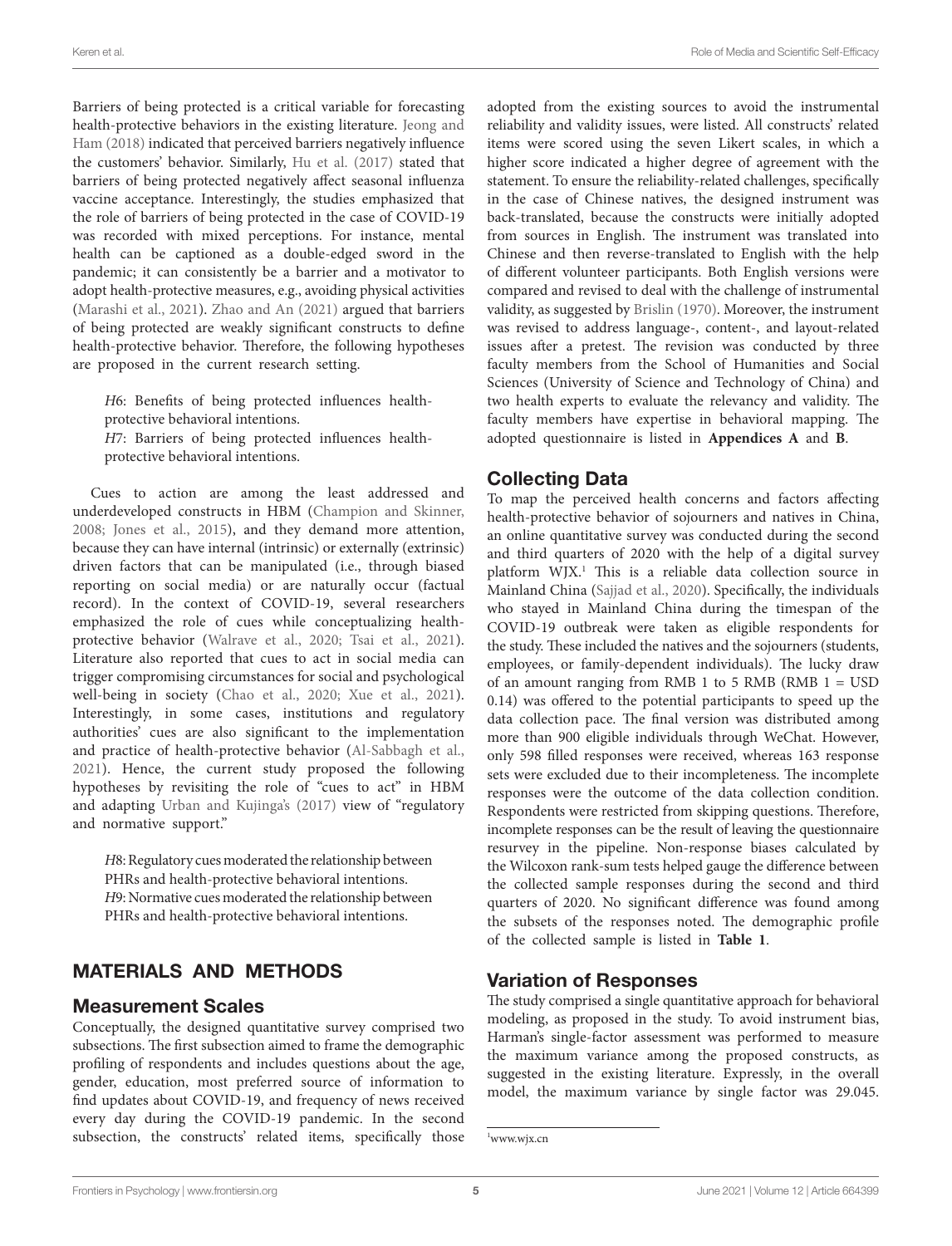| Characteristic                |                            | Chinese natives (241) | Sojourner in China (194) | Overall (435) |
|-------------------------------|----------------------------|-----------------------|--------------------------|---------------|
| Gender                        | Male                       | 153                   | 137                      | 290           |
|                               | Female                     | 88                    | 57                       | 145           |
| Education                     | Attended Vocational School | 27                    | $\sim$                   | 27            |
|                               | Attended School / College  | 161                   | 38                       | 199           |
|                               | <b>Attended University</b> | 53                    | 156                      | 209           |
| Age                           | Under 25                   | 32                    | 13                       | 45            |
|                               | $25 - 35$                  | 193                   | 149                      | 342           |
|                               | Above 35                   | 16                    | 32                       | 48            |
| The preferred source of       | Newspaper or Radio         | 08                    | $\sim$                   | 08            |
| information in the case of    | Television                 | 77                    | $\overline{\phantom{a}}$ | 77            |
| COVID-19                      | Internet (Web only)        | 43                    | 98                       | 141           |
|                               | APP, i.e., Wibo, WeChat    | 61                    | 73                       | 134           |
|                               | Friends circle             | 52                    | 23                       | 75            |
| Frequency of COVID-19-related | $1 - 3$                    | 68                    | 77                       | 145           |
| news read/received every day  | $4 - 5$                    | 84                    | 63                       | 147           |
| (news/incidents)              | More than five             | 89                    | 54                       | 143           |

#### <span id="page-6-0"></span>TABLE 1 | Demographic profile of respondents.

<span id="page-6-1"></span>TABLE 2 | Internal reliability testing for the OVERALL collected sample.

| Construct                   | <b>Items</b> | Loadings        | $\alpha$ | CR    | <b>AVE</b> |
|-----------------------------|--------------|-----------------|----------|-------|------------|
| Exposure                    | З            | $0.851 - 0.926$ | 0.912    | 0.962 | 0.894      |
| Perceived health risk       | 3            | $0.862 - 0.938$ | 0.940    | 0.940 | 0.842      |
| Media self-efficacy         | З            | $0.864 - 0.917$ | 0.925    | 0.944 | 0.857      |
| Benefits of being protected | 3            | $0.841 - 0.932$ | 0.945    | 0.946 | 0.853      |
| Scientific self-efficacy    | З            | $0.824 - 0.904$ | 0.935    | 0.935 | 0.877      |
| Barriers of being protected | 3            | $0.892 - 0.914$ | 0.922    | 0.921 | 0.895      |
| Health-protective behavior  | 3            | $0.847 - 0.931$ | 0.953    | 0.943 | 0.872      |
| Normative cues              | 4            | $0.867 - 0.907$ | 0.944    | 0.913 | 0.938      |
| Regulatory cues             | 4            | 0812-0918       | 0.937    | 0.947 | 0.849      |

*The lower cutoff value for AVE is 0.5; least acceptable value for loadings, ρ<sub>A</sub>, Cronbach alpha is 0.7 as noted in [Gelhard and von Delft \(2016\)](#page-10-35) and [Hair et al. \(2010\).](#page-10-36) Exp, Exposure; PHR, Perceived Health Risk; MSE, Media Self-Efficacy; SSE, Scientific Self-efficacy; BaBP, Barriers of Being Protected; BeBP, Benefits of Being Protected; NC, Normative cues; RQ, Regulatory cues; AVE, Average Variance Extracted; p<sub>A</sub>, Dijkstra-Henseler's rho;* α*, Cronbach Alpha; CR, Composite Reliability.*

Furthermore, the common latent factor (CLF) measured as suggested by [Song et al. \(2019\)](#page-11-32). The standard regression scores of a model with and without CLF were compared. However, no difference was recorded above 0.200. Therefore, the quantified results eliminated the issue of CMB in the research.

### ANALYSIS

The research used structural equation modeling (SEM), where the variance-based approach was adopted. Notably, partial leastsquares (PLS) was performed for hypotheses testing, as proposed in Section 3. The statistical tool "ADANCO v2.0.1" was used to compute the estimated and proposed models. PLS was performed, because (1) it helps test model fitness (2) it is preferred for estimating models, and (3) the existing pool of literature encourages the use of PLS for behavioral modeling. To examine the model fitness in further detail, the fitness indices from AMOS-SPSS were also taken into account. Specifically, measurement evaluation was performed on the overall model. However, the path analysis for each of the subgroups was examined in further detail during the structural path analysis.

### Measurement Evaluation

The explanatory factor analysis (EFA) was performed to examine the internal and external reliability of the constructs. In particular, the instruments' Cronbach alpha (α), composite reliability (CR), Dijkstra–Henseler's rho  $(\rho_A)$ , and average variance extracted (AVE) were computed. All scores obtained during the EFA were recorded above the least acceptable value, as shown in **[Table 2](#page-6-1)**. Moreover, the satisfactory results were also computed in the case of each subgroup.

[Fornell and Larcker \(1981\)](#page-10-33) and Hetro and Monotrait ratio of correlation (HTMT) approach for the computation were used to measure the external reliability of the constructs. Notably, in Fornell and Larcker's approach, the correlation scores were recommended to be lower than the AVE's square root scores [\(Fornell and Larcker, 1981\)](#page-10-33). For HTMT, the correlation score was advised and recorded below 0.90 [\(Henseler et al., 2014](#page-10-34)). The satisfactory discriminant reliability scores were recorded in the overall mode and in each subgroup (natives and sojourners in China). Thus, no traces of homological issues were observed while computing the external validity. The results are presented in tabular form in **[Appendix C](#page-9-5)** Meanwhile, multicollinearity was tested by computing the variance inflation factor (VIF) for each item of the proposed constructs. All observed items' VIFs were lower than the upper cutoff limit, as recommended by Petter et al. (2007). Moreover, the country-level multicollinearity was also recorded within the acceptable limits. Thus, no multicollinearity issue was recorded in the current research.

### Overall Fitness

The research measured the fitness of the proposed model by calculating the standardized residual scores (SRMR; i.e., its square root mean values) and unweighted discrepancy (i.e., its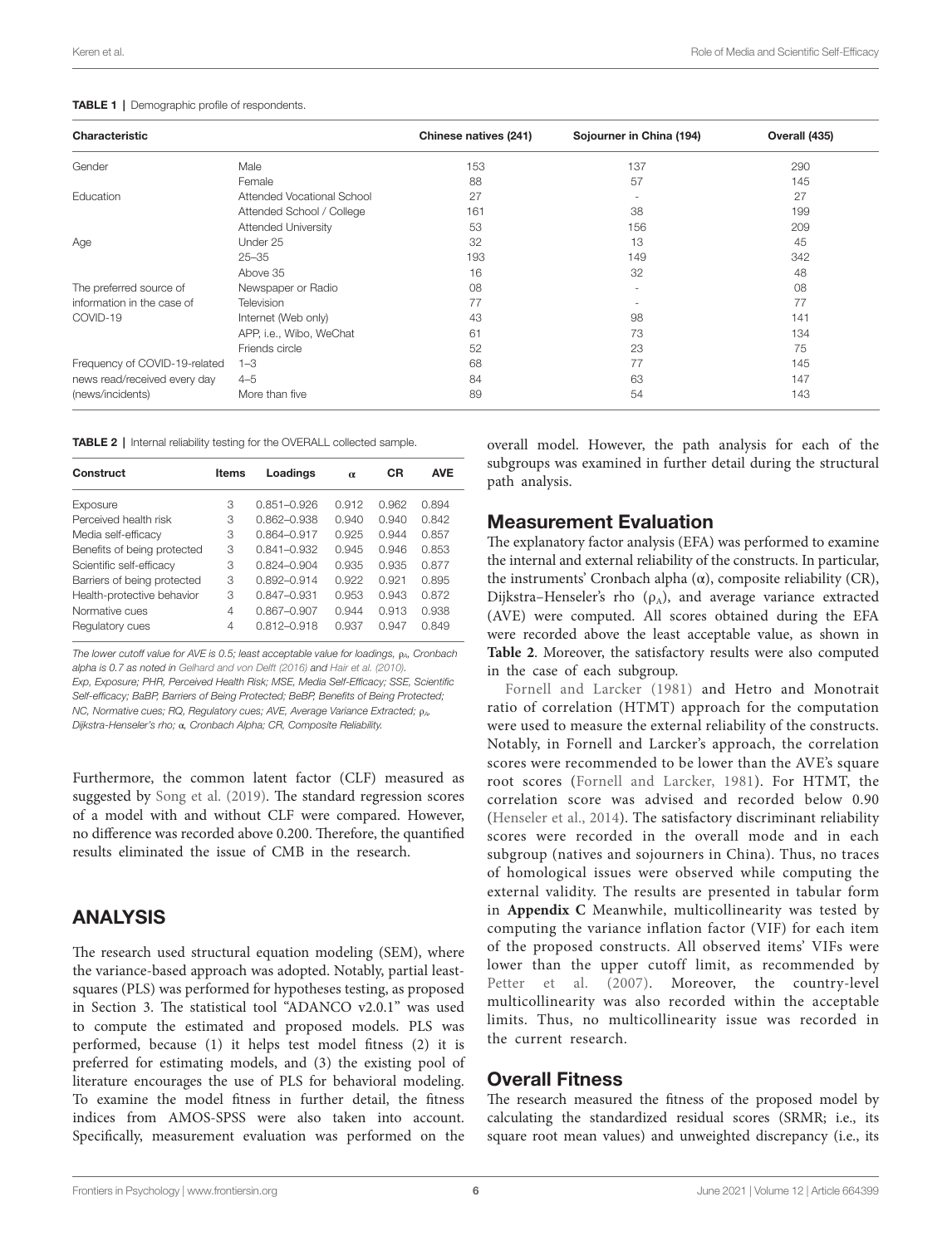| <b>Models</b>       | <b>CMIN</b> | df  | CMIN/df       | <b>Non-Centrality</b> |              | <b>Relative</b> |                       | Absolute       |                |
|---------------------|-------------|-----|---------------|-----------------------|--------------|-----------------|-----------------------|----------------|----------------|
|                     |             |     |               | CFI                   | <b>RMSEA</b> | TLI             | <b>NFI</b>            | <b>GFI</b>     | <b>AGFI</b>    |
| Preferred cutoff    |             |     | $5.0^{\circ}$ | >0.950                | $< 0.08^*$   | >0.950          | $>0.950$ <sup>*</sup> | $\geq 0.900^*$ | $\geq 0.800^*$ |
| Overall model       | 504.699     | 167 | 3.022         | 0.975                 | 0.068        | 0.969           | 0.963                 | 0.908          | 0.873          |
| Natives in China    | 395.213     | 167 | 2.367         | 0.971                 | 0.075        | 0.964           | 0.952                 | 0.869          | 0.818          |
| Sojourners in China | 340.998     | 165 | 2.067         | 0.971                 | 0.074        | 0.963           | 0.945                 | 0.872          | 0.821          |

#### <span id="page-7-0"></span>TABLE 3 | Model fitness recorded through AMOS-SPSS.

*\*Recommended limits by [Hu and Bentler \(1999\).](#page-10-38)*

<span id="page-7-1"></span>TABLE 4 | Path analysis for overall model and subgroups (sojourners vs. natives).

| Sr.             | <b>Hypotheses</b>      | Beta (regression scores) |                                        |                                 |  |  |
|-----------------|------------------------|--------------------------|----------------------------------------|---------------------------------|--|--|
|                 |                        | <b>Overall model</b>     | <b>Natives in</b><br>mainland<br>China | Sojourners in<br>mainland China |  |  |
| H1              | $Exp \rightarrow PHR$  | $0.635***$               | $0.512***$                             | $0.730***$                      |  |  |
| H <sub>2</sub>  | $PHR \rightarrow HPB$  | $0.134*$                 | $0.096*$                               | $0.175***$                      |  |  |
| H <sub>3a</sub> | $Exp \rightarrow MSE$  | $0.593***$               | $0.557***$                             | $0.634***$                      |  |  |
| H3b             | $Exp \rightarrow SSE$  | $0.642***$               | $0.599***$                             | $0.706***$                      |  |  |
| H4              | $MSE \rightarrow HPB$  | $0.276***$               | $0.435***$                             | $0.202*$                        |  |  |
| H <sub>5</sub>  | $SSE \rightarrow HPB$  | $0.214**$                | $0.205*$                               | $0.175*$                        |  |  |
| H <sub>6</sub>  | $BeBP \rightarrow HPB$ | $0.133*$                 | $0.067*$                               | $0.166*$                        |  |  |
| H7              | BaBP→HPB               | $0.022$ ns               | $0.032$ ns                             | $0.041$ ns                      |  |  |
| H8              | <b>RQ * PHR→HPB</b>    | $0.090***$               | $0.107**$                              | 0.060 ns                        |  |  |
| H9              | NC * PHR→HPB           | $0.106***$               | 0.069 ns                               | $0.134***$                      |  |  |

*Exp, Exposure; PHR, Perceived Health Risk; MSE, Media Self-Efficacy; SSE, Scientific Self-efficacy; BaBP, Barriers of Being Protected; BeBP, Benefits of Being Protected; NC, Normative cues; RQ, Regulatory cues.* \* *p < 0.05;* \*\**p < 0.01;* \*\*\**p < 0.001.*

dULS-least squares and dG-geodesic scores). The smaller scores for standardized residual values signified the fitness of the proposed model ([Henseler et al., 2016\)](#page-10-37), as listed in **[Appendix D](#page-9-5)**. Apart from PLS-based fitness scores from ADANCO, model fitness indices from AMOS-SPSS v24.0 were also considered to ensure the model fitness of the proposed model, as shown in **[Table 3](#page-7-0)**. All fitness indices in the overall model and in each subgroup were recorded as significant, as suggested by [Hu and Bentler \(1999\)](#page-10-38), except the NFI score in sojourners in China, and GFI scores in each subgroup. However, these three values were also supported and considered acceptable, as suggested by [Belanger and Carter \(2008\)](#page-10-39). Thus, all fitness index scores from AMOS-SPSS supported the fitness of the proposed model.

# Hypotheses Testing

With the support of ADANCO v2.0.1, the structural modelrelated hypotheses were tested in the overall model and subsets (natives and sojourners in China), as proposed in Section 3. In the following subsection, the findings from the overall model and from the subgroup are discussed in detail.

#### Overall Model

In the overall model, all proposed hypotheses in the structural model were observed to be significant and supported except in the case of H7, where the perceived barriers of being

protected were noted as nonsignificant. These observations were performed while mapping the overall model to define the health-protective behavior during the pandemic (COVID-19) in mainland China, as shown in **[Table 4](#page-7-1)**. Moreover, the control variables (age and education) were noted as nonsupported. The total variance computed through the proposed constructs (*R*<sup>2</sup> ) for MSE, PHR, SSE, and health-protective behavior for the overall model were 35.2, 40.3, 41.3, and 60.7%, respectively, in the overall model. The study computed the path significance (ρ-value) and coefficient scores (β) for the hypotheses declared in Section 3. The perceived exposure was recorded with a strong positive influence on the PHR (H1:  $\beta$  = 0.635,  $\rho$  < 0.05), and a similar trend was suggested by [Shahnazi et al. \(2020\).](#page-11-3) The findings also concluded that PHR significantly affected the health-protective behavior (H2:  $\beta$  = 0.134,  $\rho$  < 0.05), and a similar trend was discussed by [Carico et al. \(2020\)](#page-10-16). Moreover, perceived exposure was also observed as a significant influencer of the proposed efficacies, particularly the MSE (H3a:  $\beta$  = 0.593, *ρ* < 0.05) and SSE (H3b: *β* = 0.642, *ρ* < 0.05). These findings were aligned with the existing literature, in which efficacies helped formulate protective actions and responses to the pandemic crisis ([Rui et al., 2021](#page-11-34)).

MSE (H4:  $\beta = 0.276$ ,  $\rho < 0.05$ ) and SSE (H5:  $\beta = 0.214$ ,  $\rho$  < 0.05) showed a significant impact on the definition of health-protective behavior, which was in line with the existing pool of literature ([Niu et al., 2021](#page-11-16); [Stosic et al., 2021;](#page-11-19) [Wang](#page-12-1)  [et al., 2021](#page-12-1)). Furthermore, the benefits of being protected were observed to be significant in the overall model (H6:  $\beta$  = 0.133,  $\rho$  < 0.05), as suggested by Al-Sabbagh et al. [\(2021\)](#page-9-0) and [Zampetakis and Melas \(2021\).](#page-12-7) However, the nonsignificant relationship between the perceived barriers of being protected and health-protective behavior (H7:  $\beta$  = 0.022,  $\rho$  > 0.05) highlighted the seriousness of the current pandemic crisis and the urgency to address the misaligned gap by improving effective communication with the citizens. [Zhao](#page-12-8)  [and An \(2021\)](#page-12-8) also observed the weak relationship of the barriers of being protected with the health-protective behavior in a recent study.

The moderating effect in the H8 and H9 was computed with the help of the hierarchical regression model. The findings concluded that the regulatory cues (H8:  $\beta$  = 0.090,  $\rho$  < 0.05) and normative cues (H9:  $\beta$  = 0.106,  $\rho$  < 0.05) significantly affected the perceived health-protective behavior. A similar trend of findings was seen in the recent pool of literature, in which the government institutions were noted as significant determinants in defining public preventive behavior in China ([Min et al., 2020\)](#page-11-35).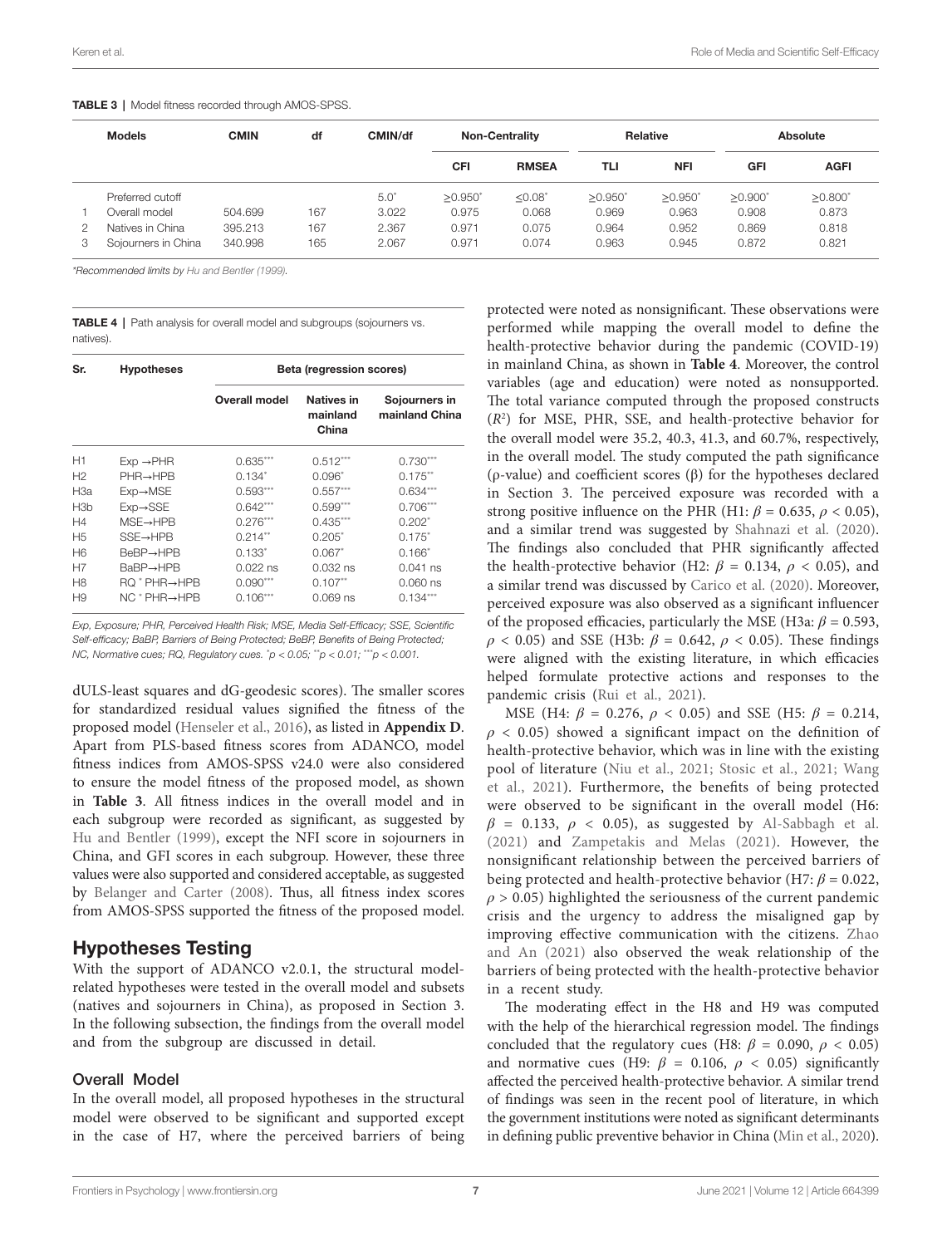Moreover, social influence during the time of COVID-19 was identified as a strong predictor to define public consumer behavior, i.e., panic buying as a part of protective behavior ([Naeem, 2021](#page-11-36)). The interaction plots used to visualize the moderating analysis are listed in **[Appendix D](#page-9-5)**.

#### Natives vs. Sojourners in Mainland China

In the comparison of the natives and sojourners in China, brief psychological profiles of natives and sojourners were extracted from the current findings. All hypotheses in the proposed setting were significant, except for the role of barriers of being protected in the definition of individuals' healthprotective behavior in both cases (sojourner and natives). Moreover, education in the case of sojourners was noted as the only control variable that was recorded as significant. While defining PHR, the perceived fear of susceptibility and severity of COVID-19 in terms of exposure were found to have a greater effect on natives than on sojourners. The comparatively high concern of being exposed can be related to the panic among migrants (including sojourner; [Ullah et al., 2021\)](#page-11-37), as every responsible government is imposing safety measures to deal with COVID-19. The perceived exposure (concern) had a more significant impact on individuals' media and SSE among sojourners than among natives. The current findings can be argued on the basis of the descriptive profile of the respondents, as most of the sojourners rely on digital media and attend academic institutions for their tertiary-level education. The graphical explanation of the proposed model in case of sojourners and natives is shown in **[Appendix D](#page-9-5)**.

While mapping the exogenous factors to define perceived health-protective behavioral intentions of sojourners and natives in mainland China, the findings revealed that MSE is the strongest determinant in both cases. In-person communication has been replaced with digital medium and also drives a few challenges, i.e., COVID-19-related information overload ([Song](#page-11-38)  [et al., 2021](#page-11-38)) and digital exclusion of nondigital natives and migrants [\(Nguyen et al., 2021](#page-11-39)). Thus, this finding signifies the sensitivity of MSE. Furthermore, the SSE was a slightly stronger determinant among natives than among sojourners. The findings are in line with those obtained in Flynn Murphy's article in *Nature* [\(Murphy, 2020](#page-11-40)), where the capable medial workforce in China contributed to digital media as a scientific communicator to explain COVID-19 and communicate related health-protective initiatives with citizens. The PHRs from COVID-19 and perceived benefits of being protected were two-fold stronger determinants for defining perceived health-protective behavior among sojourners than among the native Chinese. This pattern of findings can potentially lead to a future study, in which the role of national culture can be taken into account. China, with its traditions and value of collectivism, was the first country to ask its citizens to wear masks, whereas the Western region was still confirming the effectiveness of mask-wearing practice by conducting clinical trials and research ([Zurong,](#page-12-19)  [2020\)](#page-12-19); this information was intentionally ignored in the current research.

An interesting pattern can be obtained by analyzing the role of regulatory and normative cues to act among sojourners and natives. Specifically, regulatory support observed significant factor as a cue to act in the Chinese population, as suggested by [Liu et al. \(2020\)](#page-11-41). However, sojourners mostly relied on cues from social networks (normative setting) only. Literature argues that more than 60% of the foreigners in China accessed COVID-19-related information through international sources [\(Chen and Liu, 2020\)](#page-10-40), which can help portray sojourners' nonsignificant absorption of regulatory cues. The interaction plots in case of moderation analysis are listed in **[Appendix D](#page-9-5)**.

# IMPLICATIONS

The current research signifies the role of scientific and MSE and the crucial role of regulatory and normative cues while conceptualizing health-protective behavior of sojourners and natives in China. In terms of implications, the following theoretical and practical implications can be extracted from the current research.

The current research has several theoretical implications. First, the current research can distinguish results on the basis of its theoretical stance, as the proposed model for the study was adopted from HBM (a psycho-sociological model). It can predict and understand individuals' health-protective behavioral intentions. Simultaneously, two primary pillars are adopted from IT, where the normative and regulative support are used to revisit the role of cues to act in the HBM: in particular, the adoption of regulative and normative support intended to address one of the least studied sections of HBM, as stated in the literature. Therefore, the study contributes its unique stance to the existing literature on HBM.

Second, besides the adaption of factors from IT, self-efficacy as a construct is also revisited. The current research proposed the critical role of media and SSE as determinants of perceived health-protective behavioral intentions during COVID-19. Theoretically, this revisiting of self-efficacy as a construct can be a part of a social cognitive theory or as an empirical research-based initiative to deepen the understanding and effectiveness of HBM. The current adopted view of self-efficacy can be suggested to examine health-protective behavioral intentions of digital natives or migrants or in the digital sphere of social setting.

Moreover, several research initiatives have studied the physical and psychological effects of outbreaks of severe infectious diseases according to different demographic variables, e.g., whether examining individuals from specific socio-economic settings or behavioral mapping in case of a specific segment of society on the basis of their demographic attributes. However, no studies have been performed on the physical and psychological impacts of outbreaks of COVID-19 on sojourners and natives. No research initiative ever tried to compare the efficacies or the impact of different cues to action among sojourners and natives in any particular setting.

Apart from the theoretical contributions of the current research, the findings of sojourners' and natives' health-related behavior during COVID-19 in the Mainland China have some practical implications that can be potentially generalized globally.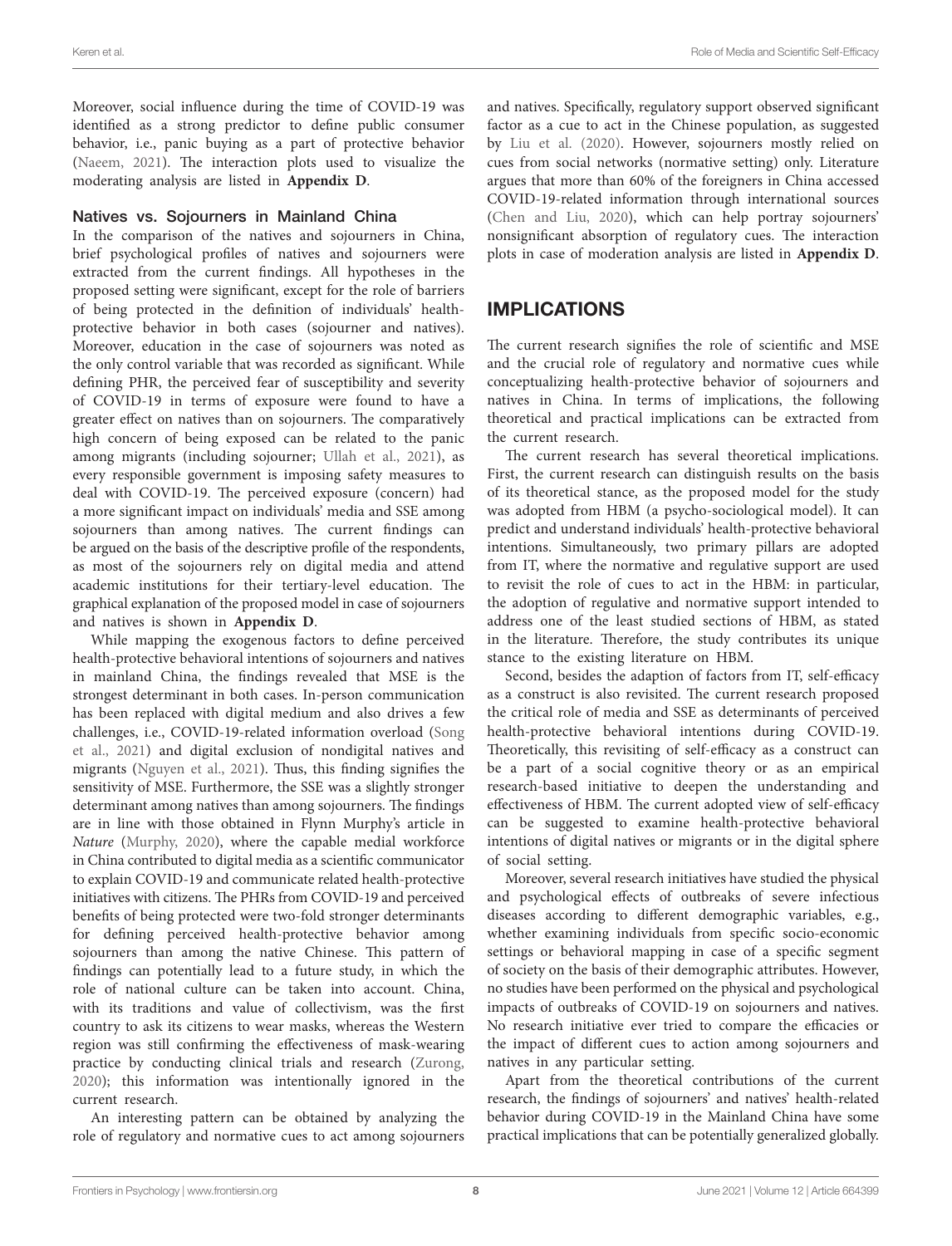First, the comparatively unequal effect of normative and regulatory support in case of sojourners and natives was recorded. The perceived effectiveness and sense of connectivity between institutions and individuals in dealing with pandemic crisis differed between natives and sojourners. The literature argues that migrants (including sojourners) usually feel more insecure and panicked during an infectious disease epidemic. Specifically, the nonsignificant impact of regulatory cues' implies that the gap between institutions and individuals is comparatively high in the case of sojourners. Therefore, the findings imply that effective communication with sojourners can be a future area of concern for researchers, academicians, and policy makers, especially in China, where foreign-attractive reforms are in the early stage. For instance, one of the most constructive measures is the use of a multilingual or multimode communication mix, in which maximum interaction with sojourners becomes possible for institutions during the crisis. In terms of stakeholders' management, the institution's primary responsibility is to mobilize and involve each member of the society to make the crisis management strategy successful and effective.

Moreover, the theoretical implication to embed media and SSE in HBM also stretches the practical implications further. MSE was recorded as the most dominating construct in the overall model and in the case of natives and sojourners separately. Thus, MSE is a critical attribute in any scenario of a crisis control initiative. In recent years, the digital attributes of media allowed the creation of new perspectives of information-seeking and sharing behaviors in society, i.e., the pull architecture of the internet always brings much information to an information seeker. Furthermore, as discussed in Section 3, international and domestic media sources influence information seekers differently during the COVID-19 pandemic in mainland China. Therefore, the current study implies that the efficient and effective use of media by concerned institutions can help communicate information to sojourners and natives in a more digitally smart and effective manner i.e. the use of immersive media in risk communication. The study highlights the critical role of SSE, because it helps conceptualize individuals' risk perception in any emergency crisis. The presence of a science museum in every populous city in China is a part of the national strategy to increase the public's understanding of science and its impact on society. The significance of SSE implies that the use of science communication in a more informal manner during a pandemic is important. Lastly, sojourners are supposed to be ambassadors who can communicate with international entities. Therefore, the gap between the PHR and protective behavior must be minimized to avoid spreading international propaganda.

### **REFERENCES**

- <span id="page-9-2"></span>Almazyad, E. M., Ahmad, A., Jomar, D. E., Khandekar, R., and Al-Swailem, S. (2021). Perception of ophthalmologists of COVID-19 using the health belief model. *Cureus* 13:e12681. doi: [10.7759/cureus.12681](https://doi.org/10.7759/cureus.12681)
- <span id="page-9-0"></span>Al-Sabbagh, M. Q., Al-Ani, A., Mafrachi, B., Siyam, A., Isleem, U., Massad, F. I., et al. (2021). Predictors of adherence with home quarantine during COVID-19 crisis: the case of health belief model. *Psychol. Health Med.* 11, 1–13. doi: [10.1080/13548506.2021.1871770](https://doi.org/10.1080/13548506.2021.1871770)

# CONCLUSION AND FUTURE STUDIES

The current research initiative was proposed to a persuasive psychological model to conceptualize the health-protective behavior of sojourners and natives in Mainland China during the COVID-19 pandemic crisis. The study made a theoretical contribution by addressing the role of media and SSE in healthprotective behavioral intention modeling. Moreover, the role of regulatory and normative cues was also stretched further using the existing HBM. The possible list of future research fronts may include the following: (1) holistic communication strategy in a pandemic, especially in the presence of a communication barrier (i.e., multilingual support); (2) the role of efficacies need to be explored further, because they classify human cognitive abilities, i.e., how self-resilience and cognitive abilities help mitigate the pandemic situation; (3) the nonsignificant impact of regulative cues in sojourners highlights the need to improve sojourners' understanding to distinguish the cues from institutions and society; (4) in terms of the public's understanding of socioscientific issues, the role of SSE should be emphasized and revisited; (5) the role of the trust in technology and in institutions, as well as the social capital in terms of individuals' social networking, should be examined to map sojourners' and natives' health-protective behavioral intentions in routine life and under unique circumstances (i.e., pandemic situation).

# DATA AVAILABILITY STATEMENT

The raw data supporting the conclusions of this article will be made available by the authors, without undue reservation.

# AUTHOR CONTRIBUTIONS

FA and MA: conception and design of study. QY: acquisition of data. AS and MA: analysis and/or interpreting data. FK: drafting the manuscript. All persons who have made substantial contributions to the work reported in the manuscript. All authors contributed to the article and approved the submitted version.

# <span id="page-9-5"></span>SUPPLEMENTARY MATERIAL

The Supplementary Material for this article can be found online at: [https://www.frontiersin.org/articles/10.3389/fpsyg.2021.664399/](https://www.frontiersin.org/articles/10.3389/fpsyg.2021.664399/full#supplementary-material) [full#supplementary-material](https://www.frontiersin.org/articles/10.3389/fpsyg.2021.664399/full#supplementary-material)

- <span id="page-9-4"></span>Ang, J. W., Chia, C., Koh, C. J., Chua, B. W. B., Narayanaswamy, S., Wijaya, L., et al. (2017). Healthcare-seeking behaviour, barriers and mental health of non-domestic migrant workers in Singapore. *BMJ Glob. Health* 2:e000213. doi: [10.1136/bmjgh-2016-000213](https://doi.org/10.1136/bmjgh-2016-000213)
- <span id="page-9-3"></span>Austin, E. W., Muldrow, A., and Austin, B. W. (2016). Examining how media literacy and personality factors predict skepticism Toward alcohol advertising. *J. Health Commun.* 21, 600–609. doi: [10.1080/10810730.2016.1153761](https://doi.org/10.1080/10810730.2016.1153761)
- <span id="page-9-1"></span>Barello, S., Palamenghi, L., and Gra, G. (2020). Burnout and somatic symptoms among frontline healthcare professionals at the peak of the Italian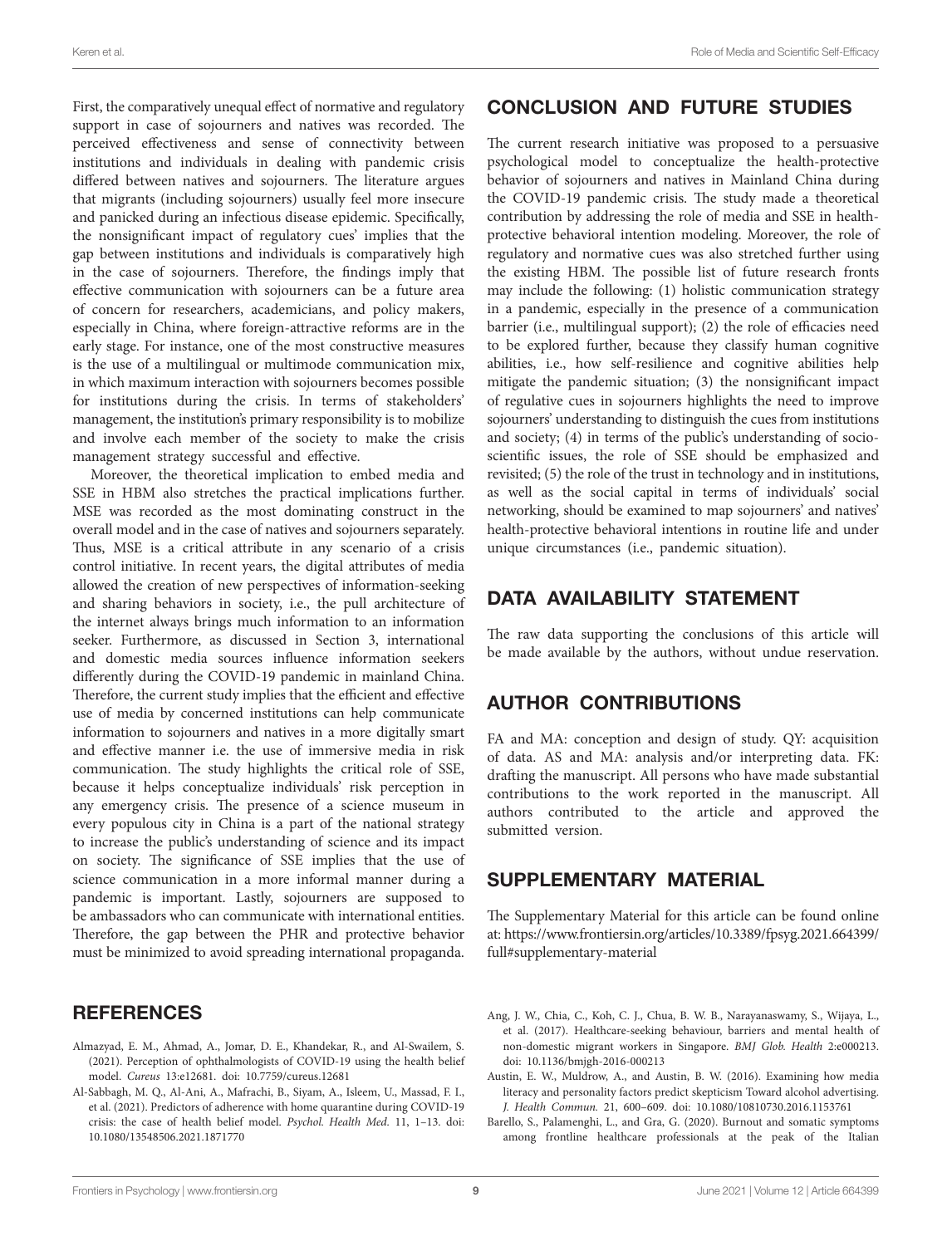COVID-19 pandemic. *Psychiatry Res.* 290:113129. doi: [10.1016/j.](https://doi.org/10.1016/j.psychres.2020.113129) [psychres.2020.113129](https://doi.org/10.1016/j.psychres.2020.113129)

- <span id="page-10-22"></span>Bavel, J. J. V., Baicker, K., Boggio, P. S., Capraro, V., Cichocka, A., Cikara, M., et al. (2020). Using social and behavioural science to support COVID-19 pandemic response. *Nat. Hum. Behav.* 4, 460–471. doi: [10.1038/](https://doi.org/10.1038/s41562-020-0884-z) [s41562-020-0884-z](https://doi.org/10.1038/s41562-020-0884-z)
- <span id="page-10-29"></span>Becker, M. H., Radius, S. M., Rosenstock, I. M., Drachman, R. H., Schuberth, K. C., and Teets, K. C. (1978). Compliance with a medical regimen for asthma: a test of the health belief model. *Public Health Rep.* 93, 268–277.
- <span id="page-10-39"></span>Belanger, F., and Carter, L. (2008). Trust and risk in e-government adoption. *J. Strateg. Inf. Syst.* 17, 165–176. doi: [10.1016/j.jsis.2007.12.002](https://doi.org/10.1016/j.jsis.2007.12.002)
- <span id="page-10-32"></span>Brislin, R. W. (1970). Back-translation for cross-cultural research. *J. Cross-Cult. Psychol.* 1, 185–216. doi: [10.1177/135910457000100301](https://doi.org/10.1177/135910457000100301)
- <span id="page-10-11"></span>Cao, Z. J., Chen, Y., and Wang, S. M. (2014). Health belief model based evaluation of school health education programme for injury prevention among high school students in the community context. *BMC Public Health* 14:26. doi: [10.1186/1471-2458-14-26](https://doi.org/10.1186/1471-2458-14-26)
- <span id="page-10-16"></span>Carico, R. R., Sheppard, J., and Thomas, C. B. (2020). Community pharmacists and communication in the time of COVID-19: applying the health belief model. *Res. Soc. Adm. Pharm.* 17, 1984–1987. doi: [10.1016/j.sapharm.2020.03.017](https://doi.org/10.1016/j.sapharm.2020.03.017)
- <span id="page-10-19"></span>Carpenter, C. J. (2010). A meta-analysis of the effectiveness of health belief model variables in predicting behavior. *Health Commun.* 25, 661–669. doi: [10.1080/10410236.2010.521906](https://doi.org/10.1080/10410236.2010.521906)
- <span id="page-10-18"></span>Champion, V. L., and Skinner, C. S. (2008). "The health belief model," in *Health Behavior: Theory, Research, and Practice*. *5th Edn*. eds. K. Glanz, B. K. Rimer and K. Viswanath (San Francisco, CA: Jossey-Bass Public Health), 45–65.
- <span id="page-10-31"></span>Chao, M., Xue, D., Liu, T., Yang, H., and Hall, B. J. (2020). Media use and acute psychological outcomes during COVID-19 outbreak in. *J. Anxiety Disord.* 74:102248. doi: [10.1016/j.janxdis.2020.102248](https://doi.org/10.1016/j.janxdis.2020.102248)
- <span id="page-10-40"></span>Chen, J., and Liu, W. (2020). Information channel matters for coordination during COVID-19 pandemic: evidence from foreigners in China. *Chin. Public Admin. Rev.* 11:105. doi: [10.22140/cpar.v11i2.230](https://doi.org/10.22140/cpar.v11i2.230)
- <span id="page-10-26"></span>Chen, Q., Min, C., Zhang, W., Wang, G., Ma, X., and Evans, R. (2020). Unpacking the black box: how to promote citizen engagement through government social media during the COVID-19 crisis. *Comput. Hum. Behav.* 110:106380. doi: [10.1016/j.chb.2020.106380](https://doi.org/10.1016/j.chb.2020.106380)
- <span id="page-10-6"></span>Cheng, P., Xia, G., Pang, P., Wu, B., Jiang, W., Li, Y., et al. (2020). COVID −19 epidemic peer support and crisis intervention via social media. *Community Ment. Health J.* 56, 786–792. doi: [10.1007/s10597-020-00624-5](https://doi.org/10.1007/s10597-020-00624-5)
- <span id="page-10-9"></span>Choi, D. H., Yoo, W., Noh, G. Y., and Park, K. (2017). The impact of social media on risk perceptions during the MERS outbreak in South Korea. *Comput. Hum. Behav.* 72, 422–431. doi: [10.1016/j.chb.2017.03.004](https://doi.org/10.1016/j.chb.2017.03.004)
- <span id="page-10-23"></span>Dias, S., Gama, A., and Martins, M. O. (2013). Health status and preventative behaviors of immigrants by gender and origin: a Portuguese cross-sectional study. *Nurs. Health Sci.* 15, 309–317. doi: [10.1111/nhs.12032](https://doi.org/10.1111/nhs.12032)
- <span id="page-10-12"></span>Didarloo, A., Nabilou, B., and Khalkhali, H. R. (2017). Psychosocial predictors of breast self-examination behavior among female students: an application of the health belief model using logistic regression. *BMC Public Health* 17:861. doi: [10.1186/s12889-017-4880-9](https://doi.org/10.1186/s12889-017-4880-9)
- <span id="page-10-4"></span>Fanelli, D., and Piazza, F. (2020). Analysis and forecast of COVID-19 spreading in China, Italy and France. *Chaos, Solitons Fractals* 134:109761. doi: [10.1016/j.](https://doi.org/10.1016/j.chaos.2020.109761) [chaos.2020.109761](https://doi.org/10.1016/j.chaos.2020.109761)
- <span id="page-10-28"></span>Fasce, A., and Picó, A. (2019). Science as a vaccine: the relation between scientific literacy and unwarranted beliefs. *Sci. Educ.* 28, 109–125. doi: [10.1007/s11191-018-00022-0](https://doi.org/10.1007/s11191-018-00022-0)
- <span id="page-10-33"></span>Fornell, C., and Larcker, D. F. (1981). Structural equation models with unobservable variables and measurement error: algebra and statistics. *J. Mark. Res.* 18, 382–388. doi: [10.1177/002224378101800313](https://doi.org/10.1177/002224378101800313)
- <span id="page-10-21"></span>Furnham, A., Tu, B. L., and Swami, V. (2012). Cross-cultural differences in self-assessed intelligence: a comparison of british and chinese undergraduates. *Psychologia* 55, 21–27. doi: [10.2117/psysoc.2012.21](https://doi.org/10.2117/psysoc.2012.21)
- <span id="page-10-14"></span>Gabriel, E. H., Hoch, M. C., and Cramer, R. J. (2019). Health belief model scale and theory of planned behavior scale to assess attitudes and perceptions of injury prevention program participation: an exploratory factor analysis. *J. Sci. Med. Sport* 22, 544–549. doi: [10.1016/j.jsams.2018.11.004](https://doi.org/10.1016/j.jsams.2018.11.004)
- <span id="page-10-1"></span>Gallacher, G., and Hossain, I. (2020). Remote work and employment dynamics under COVID-19: evidence from Canada. *Can. Public Policy* 46, S44–S54. doi: [10.3138/cpp.2020-026](https://doi.org/10.3138/cpp.2020-026)
- <span id="page-10-35"></span>Gelhard, C., and von Delft, S. (2016). The role of organizational capabilities in achieving superior sustainability performance. *J. Bus. Res.* 69, 4632–4642. doi: [10.1016/j.jbusres.2016.03.053](https://doi.org/10.1016/j.jbusres.2016.03.053)
- <span id="page-10-24"></span>Giri, S. P., and Maurya, A. K. (2021). A neglected reality of mass media during COVID-19: effect of pandemic news on individual's positive and negative emotion and psychological resilience. *Personal. Individ. Differ.* 180:110962. doi: [10.1016/j.paid.2021.110962](https://doi.org/10.1016/j.paid.2021.110962)
- <span id="page-10-5"></span>Gohel, K. H., Patel, P. B., Shah, P. M., Patel, J. R., Pandit, N., and Raut, A. (2021). Knowledge and perceptions about COVID-19 among the medical and allied health science students in India: An online cross-sectional survey. *Clin. Epidemiol. Glob. Health* 9, 104–109. doi: [10.1016/j.cegh.2020.07.008](https://doi.org/10.1016/j.cegh.2020.07.008)
- <span id="page-10-36"></span>Hair, J. F., William, C. B., Barry, J. B., and Rolph, E. A. (2010). Multivariate data analysis. Harlow, Prentice Hall.
- <span id="page-10-27"></span>Hammer, M., Scheiter, K., and Stürmer, K. (2021). New technology, new role of parents: how parents' beliefs and behavior affect students' digital media self-efficacy. *Comput. Hum. Behav.* 116:106642. doi: [10.1016/j.chb.](https://doi.org/10.1016/j.chb.2020.106642) [2020.106642](https://doi.org/10.1016/j.chb.2020.106642)
- <span id="page-10-2"></span>Heald, A. H., Stedman, M., Tian, Z., Wu, P., and Fryer, A. A. (2020). Modelling the impact of the mandatory use of face coverings on public transport and in retail outlets in the UK on COVID-19-related infections, hospital admissions and mortality. *Int. J. Clin. Pract.* 75:e13768. doi: [10.1111/ijcp.13768](https://doi.org/10.1111/ijcp.13768)
- <span id="page-10-37"></span>Henseler, J., Hubona, G., and Ray, P. A. (2016). Using PLS path modeling in new technology research: updated guidelines. *Ind. Manag. Data Syst.* 116, 2–20. doi: [10.1108/IMDS-09-2015-0382](https://doi.org/10.1108/IMDS-09-2015-0382)
- <span id="page-10-34"></span>Henseler, J., Ringle, C. M., and Sarstedt, M. (2014). A new criterion for assessing discriminant validity in variance-based structural equation modeling. *J. Acad. Mark. Sci.* 43, 115–135. doi: [10.1007/s11747-014-0403-8](https://doi.org/10.1007/s11747-014-0403-8)
- <span id="page-10-25"></span>Hong, W., Liu, R-D., Ding, Y., Hwang, J., Wang, J., and Yang, Y. (2021). Crosscountry differences in stay-at-home behaviors during peaks in the covid-19 pandemic in China and the United States: the roles of health beliefs and behavioral intention. *Int. J. Environ. Res. Public Health* 18:2104. doi: [10.3390/](https://doi.org/10.3390/ijerph18042104) [ijerph18042104](https://doi.org/10.3390/ijerph18042104)
- <span id="page-10-38"></span>Hu, L., and Bentler, P. M. (1999). Cutoff criteria for fit indexes in covariance structure analysis: conventional criteria versus new alternatives. *Struct. Equ. Model. Multidiscip. J.* 6, 1–55. doi: [10.1080/10705519909540118](https://doi.org/10.1080/10705519909540118)
- <span id="page-10-10"></span>Hu, Y., Wang, Y., Liang, H., and Chen, Y. (2017). Seasonal influenza vaccine acceptance among pregnant women in Zhejiang province, China: evidence based on health belief model. *Int. J. Environ. Res. Public Health* 14:1551. doi: [10.3390/ijerph14121551](https://doi.org/10.3390/ijerph14121551)
- <span id="page-10-13"></span>Jeihooni, A. K., Dindarloo, S. F., and Harsini, P. A. (2019). Effectiveness of health belief model on oral cancer prevention in smoker men. *J. Cancer Educ.* 34, 920–927. doi: [10.1007/s13187-018-1396-7](https://doi.org/10.1007/s13187-018-1396-7)
- <span id="page-10-30"></span>Jeong, J. Y., and Ham, S. (2018). Application of the health belief model to customers' use of menu labels in restaurants. *Appetite* 123, 208–215. doi: [10.1016/j.appet.2017.12.012](https://doi.org/10.1016/j.appet.2017.12.012)
- <span id="page-10-17"></span>Jones, C. L., Jensen, J. D., Scherr, C. L., Brown, N. R., Christy, K., and Weaver, J. (2015). The health belief model as an explanatory framework in communication research: exploring parallel, serial, and moderated mediation. *Health Commun.* 30, 566–576. doi: [10.1080/10410236.2013.873363](https://doi.org/10.1080/10410236.2013.873363)
- <span id="page-10-0"></span>Kerr, J., Panagopoulos, C., and van der Linden, S. (2021). Political polarization on COVID-19 pandemic response in the United States. *Personal. Individ. Differ.* 179:110892. doi: [10.1016/j.paid.2021.110892](https://doi.org/10.1016/j.paid.2021.110892)
- <span id="page-10-3"></span>Kuchenbuch, M., d'Onofrio, G., Wirrell, E., Jiang, Y., Dupont, S., Grinspan, Z. M., et al. (2020). An accelerated shift in the use of remote systems in epilepsy due to the COVID-19 pandemic. *Epilepsy Behav.* 112:107376. doi: [10.1016/j.](https://doi.org/10.1016/j.yebeh.2020.107376) [yebeh.2020.107376](https://doi.org/10.1016/j.yebeh.2020.107376)
- <span id="page-10-20"></span>Kurtulmuş, B. E. (2019). "Institutional framework," in *The Dark Side of Leadership*. Springer International Publishing, 61–73.
- <span id="page-10-15"></span>Kwon, H. J., and Ahn, M. (2019). Boomers' intention to choose healthy housing materials: an application of the health belief model. *Sustainability* 11, 1–13. doi: [10.3390/su11184869](https://doi.org/10.3390/su11184869)
- <span id="page-10-7"></span>Laato, S., Islam, A. K. M. N., Farooq, A., and Dhir, A. (2020). Unusual purchasing behavior during the early stages of the COVID-19 pandemic: the stimulusorganism-response approach. *J. Retail. Consum. Serv.* 57:102224. doi: [10.1016/j.](https://doi.org/10.1016/j.jretconser.2020.102224) [jretconser.2020.102224](https://doi.org/10.1016/j.jretconser.2020.102224)
- <span id="page-10-8"></span>La-Torre, G., Di Thiene, D., Cadeddu, C., Ricciardi, W., and Boccia, A. (2009). Behaviours regarding preventive measures against pandemic H1N1 influenza among Italian healthcare workers. *Euro. Commun. Dis. Bull.* 14:19432. doi: [10.2807/ese.14.49.19432-en](https://doi.org/10.2807/ese.14.49.19432-en)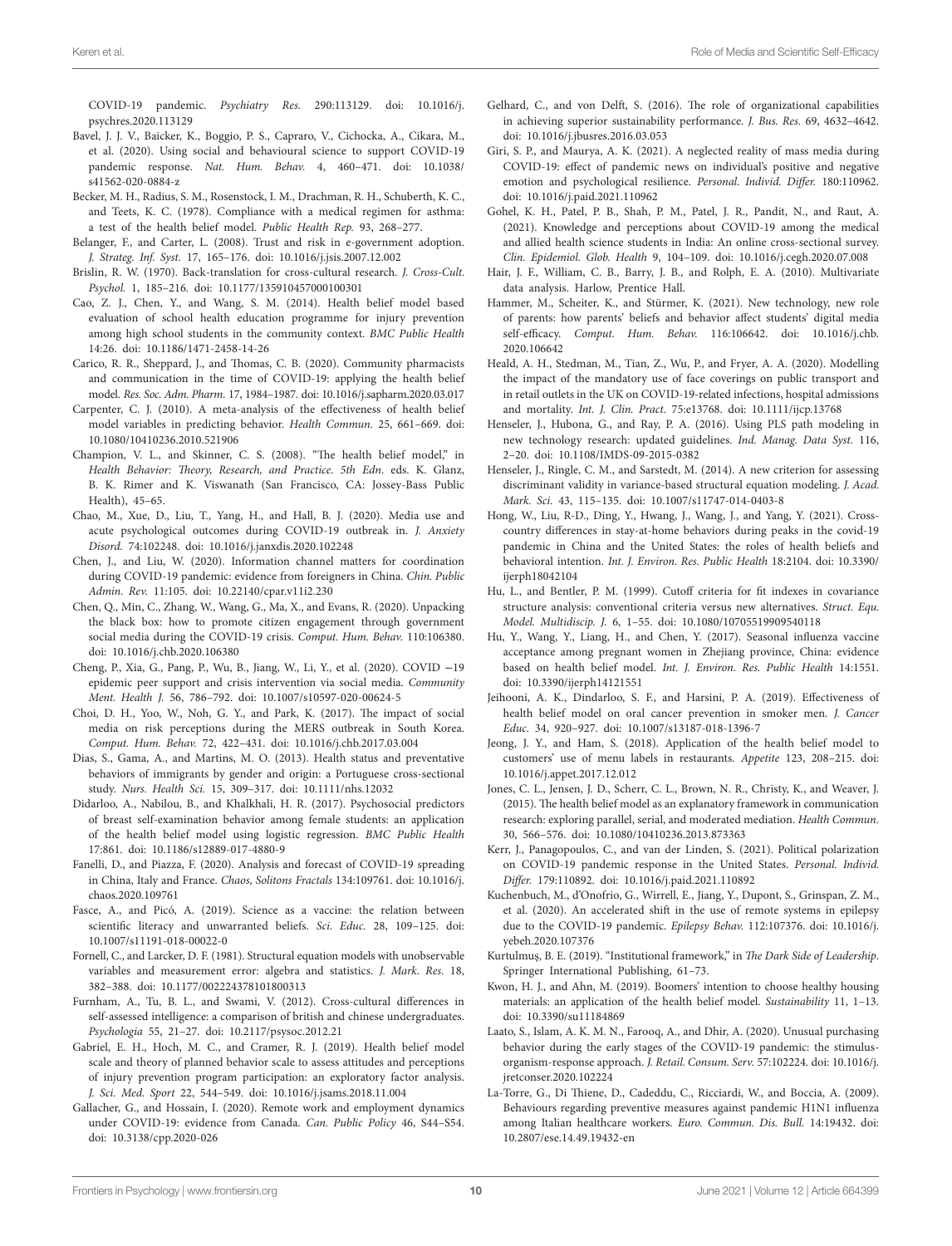- <span id="page-11-2"></span>Li, H., Liu, S.-M., Yu, X.-H., Tang, S.-L., and Tang, C.-K. (2020). Coronavirus disease 2019 (COVID-19): current status and future perspectives. *Int. J. Antimicrob. Agents* 55:105951. doi: [10.1016/j.ijantimicag.2020.105951](https://doi.org/10.1016/j.ijantimicag.2020.105951)
- <span id="page-11-24"></span>Liu, P. L. (2021). COVID-19 information on social media and preventive behaviors: managing the pandemic through personal responsibility. *Soc. Sci. Med.* 277:113928. doi: [10.1016/j.socscimed.2021.113928](https://doi.org/10.1016/j.socscimed.2021.113928)
- <span id="page-11-41"></span>Liu, Q., Luo, D., Haase, J. E., Guo, Q., Wang, X. Q., Liu, S., et al. (2020). The experiences of health-care providers during the COVID-19 crisis in China: a qualitative study. *Lancet Glob. Health* 20, 1–9. doi: [10.1016/](https://doi.org/10.1016/S2214-109X(20)30204-7) [S2214-109X\(20\)30204-7](https://doi.org/10.1016/S2214-109X(20)30204-7)
- <span id="page-11-7"></span>Ma, C., and Yan, X. (2020). Research progress in psychological stress expression and prevention and control strategy of COVID-19. *J. Jilin Univ.* 46, 1–6.
- <span id="page-11-29"></span>Marashi, M. Y., Nicholson, E., Ogrodnik, M., Fenesi, B., and Heisz, J. J. (2021). A mental health paradox: mental health was both a motivator and barrier to physical activity during the COVID-19 pandemic. *PLoS One* 16:e0239244. doi: [10.1371/journal.pone.0239244](https://doi.org/10.1371/journal.pone.0239244)
- <span id="page-11-10"></span>Mathai, N. J. (2020). Personal protective equipment during the COVID-19 crisis: a snapshot and recommendations from the frontline of a university teaching hospital. *Bone Jt. Open* 1, 131–136. doi: [10.1302/2633-1462.15.](https://doi.org/10.1302/2633-1462.15.BJO-2020-0027.R1) [BJO-2020-0027.R1](https://doi.org/10.1302/2633-1462.15.BJO-2020-0027.R1)
- <span id="page-11-35"></span>Min, C., Shen, F., Yu, W., and Chu, Y. (2020). The relationship between government trust and preventive behaviors during the COVID-19 pandemic in China: exploring the roles of knowledge and negative emotion. *Prev. Med.* 141:106288. doi: [10.1016/j.ypmed.2020.106288](https://doi.org/10.1016/j.ypmed.2020.106288)
- <span id="page-11-14"></span>Mirzaei-Alavijeh, M., Jalilian, F., Dragoi, E. N., Pirouzeh, R., Solaimanizadeh, L., and Khashij, S. (2020). Self-care behaviors related to air pollution protection questionnaire: a psychometric analysis. *Arch. Public Health* 78, 1–8. doi: [10.1186/s13690-020-00400-7](https://doi.org/10.1186/s13690-020-00400-7)
- <span id="page-11-0"></span>Muhammad, S., Long, X., and Salman, M. (2020). COVID-19 pandemic and environmental pollution: A blessing in disguise? *Sci. Total Environ.* 728:138820. doi: [10.1016/j.scitotenv.2020.138820](https://doi.org/10.1016/j.scitotenv.2020.138820)
- <span id="page-11-40"></span>Murphy, F. (2020). "Inside China's response to COVID," in *Nature*. *Vol. 588*. NLM (Medline), S49–S51.
- <span id="page-11-36"></span>Naeem, M. (2021). Do social media platforms develop consumer panic buying during the fear of Covid-19 pandemic. *J. Retail. Consum. Serv.* 58:102226. doi: [10.1016/j.jretconser.2020.102226](https://doi.org/10.1016/j.jretconser.2020.102226)
- <span id="page-11-27"></span>National Research Council (1996). *National Science Education Standards*. Washington, DC: National Academy Press.
- <span id="page-11-11"></span>Nexøe, J., Kragstrup, J., and Søgaard, J. (1999). Decision on influenza vaccination among the elderly: a questionnaire study based on the health belief model and the multidimensional locus of control theory. *Scand. J. Prim. Health Care* 17, 105–110. doi: [10.1080/028134399750002737](https://doi.org/10.1080/028134399750002737)
- <span id="page-11-39"></span>Nguyen, M. H., Hargittai, E., and Marler, W. (2021). Digital inequality in communication during a time of physical distancing: The case of COVID-19. *Comput. Hum. Behav.* 120:106717. doi: [10.1016/j.chb.2021.106717](https://doi.org/10.1016/j.chb.2021.106717)
- <span id="page-11-9"></span>Nie, X. D., Wang, Q., Wang, M. N., Zhao, S., Liu, L., Zhu, Y. L., et al. (2020). Anxiety and depression and its correlates in patients with coronavirus disease 2019 in Wuhan. *Int. J. Psychiatry Clin. Pract.* 0, 1–6. doi: [10.1080/13651501.2020.1791345](https://doi.org/10.1080/13651501.2020.1791345)
- <span id="page-11-16"></span>Niu, Z., Qin, Z., Hu, P., and Wang, T. (2021). Health beliefs, trust in media sources, health literacy, and preventive behaviors among high-risk Chinese for COVID-19. *Health Commun.* 1–9. doi: [10.1080/10410236.2021.1880684](https://doi.org/10.1080/10410236.2021.1880684) [Epub ahead of print]
- <span id="page-11-20"></span>North, D. C. (1990). *Institutions, institutional change and economic performance*. Cambridge, United Kingdom: Cambridge University Press.
- <span id="page-11-26"></span>Nur, M. S., Ghazali, H., Bakar, A. Z. A., and Othman, M. (2016). Understanding media literacy in relation to adolescent soft drink consumption behavior. *Int. Food Res. J.* 23, 381–388.
- <span id="page-11-4"></span>Pandita, S., Mishra, H. G., and Chib, S. (2021). Psychological impact of covid-19 crises on students through the lens of stimulus-organism-response (SOR) model. *Child Youth Serv. Rev.* 120:105783. doi: [10.1016/j.childyouth.2020.105783](https://doi.org/10.1016/j.childyouth.2020.105783) People's Daily. (2019). *More than 950,000 foreigners work in China*.
- <span id="page-11-33"></span><span id="page-11-5"></span>Petter, S., Straub, D., and Rai, A. (2007). Specifying formative constructs in information systems research. *MIS Q. Manag. Inform. Sys.* 31, 623–656. doi: [10.2307/25148814](https://doi.org/10.2307/25148814)
- <span id="page-11-1"></span>Qian, X., Qiu, S., and Zhang, G. (2021). The impact of COVID-19 on housing price: evidence from China. *Financ. Res. Lett.* 8:101944. doi: [10.1016/j.](https://doi.org/10.1016/j.frl.2021.101944) [frl.2021.101944](https://doi.org/10.1016/j.frl.2021.101944) [Epub ahead of print]
- <span id="page-11-13"></span>Reid, A. E., and Aiken, L. S. (2011). Integration of five health behaviour models: common strengths and unique contributions to understanding condom use. *Psychol. Health* 26, 1499–1520. doi: [10.1080/08870446.2011.572259](https://doi.org/10.1080/08870446.2011.572259)
- <span id="page-11-25"></span>Rosenstock, I. M. (1974). Historical origins of the health belief model. *Health Educ. Monogr.* 2, 328–335. doi: [10.1177/109019817400200403](https://doi.org/10.1177/109019817400200403)
- <span id="page-11-8"></span>Rosenstock, I. M., Strecher, V. J., and Becker, M. H. (1988). Social learning theory and the health belief model. *Health Educ. Behav.* 15, 175–183. doi: [10.1177/109019818801500203](https://doi.org/10.1177/109019818801500203)
- <span id="page-11-34"></span>Rui, J. R., Yang, K., and Chen, J. (2021). Information sources, risk perception, and efficacy appraisal's prediction of engagement in protective behaviors against COVID-19 in China: repeated cross-sectional survey. *JMIR Hum. Factors* 8, 1–15. doi: [10.2196/23232](https://doi.org/10.2196/23232)
- <span id="page-11-31"></span>Sajjad, A., Chu, J., Anwar, M. A., and Asmi, F. (2020). Between green and gray: smog risk and rationale behind vehicle switching. *J. Clean. Prod.* 224:118674. doi: [10.1016/j.jclepro.2019.118674](https://doi.org/10.1016/j.jclepro.2019.118674)

<span id="page-11-21"></span>Scott, W. R. (2001). *Institutions and Organizations*. *2nd Edn*. SAGE Publications Ltd.

- <span id="page-11-22"></span>Seelos, C., Mair, J., Battilana, J., and Tina Dacin, M. (2011). "The Embeddedness of social entrepreneurship: understanding variation across local communities," in *Research in the Sociology of Organizations*. *Vol. 33*. eds. C. Marquis, M. Lounsbury and R. Greenwood (Bingley, England: Emerald Group Publishing Ltd.).
- <span id="page-11-3"></span>Shahnazi, H., Ahmadi-Livani, M., Pahlavanzadeh, B., Rajabi, A., Hamrah, M. S., and Charkazi, A. (2020). Assessing preventive health behaviors from COVID-19: a cross sectional study with health belief model in Golestan Province, Northern of Iran. *Infect. Dis. Poverty* 9:157. doi: [10.1186/s40249-020-00776-2](https://doi.org/10.1186/s40249-020-00776-2)
- <span id="page-11-17"></span>Shang, L., and Zuo, M. (2020). Investigating older adults' intention to learn health knowledge on social media. *Educ. Gerontol.* 46, 350–363. doi: [10.1080/03601277.2020.1759188](https://doi.org/10.1080/03601277.2020.1759188)
- <span id="page-11-23"></span>Shi, H., Wang, S., and Zhao, D. (2017). Exploring urban resident's vehicular PM2.5 reduction behavior intention: an application of the extended theory of planned behavior. *J. Clean. Prod.* 147, 603–613. doi: [10.1016/j.jclepro.2017.01.108](https://doi.org/10.1016/j.jclepro.2017.01.108)
- <span id="page-11-6"></span>Shigemura, J., Ursano, R. J., Morganstein, J. C., Kurosawa, M., and Benedek, D. M. (2020). Public responses to the novel 2019 coronavirus (2019-nCoV) in Japan: mental health consequences and target populations. *Psychiatry Clin. Neurosci.* 74, 281–282. doi: [10.1111/pcn.12988](https://doi.org/10.1111/pcn.12988)
- <span id="page-11-32"></span>Song, C., Brown, H. T., and Tameez, R. R. (2019). The effectiveness of perceived social support in discount stores in Korea. *Asia Pacific J. Mark. Logist*. doi: [10.1108/APJML-09-2019-0554](https://doi.org/10.1108/APJML-09-2019-0554)
- <span id="page-11-38"></span>Song, S., Yao, X., and Wen, N. (2021). What motivates Chinese consumers to avoid information about the COVID-19 pandemic?: the perspective of the stimulus-organism-response model. *Inf. Process. Manag.* 58:102407. doi: [10.1016/j.ipm.2020.102407](https://doi.org/10.1016/j.ipm.2020.102407)
- <span id="page-11-19"></span>Stosic, M. D., Helwig, S., and Ruben, M. A. (2021). Greater belief in science predicts mask-wearing behavior during COVID-19. *Pers. Individ. Dif.* 176:110769. doi: [10.1016/j.paid.2021.110769](https://doi.org/10.1016/j.paid.2021.110769)
- <span id="page-11-18"></span>Su, Y., Lee, D. K. L., Xiao, X., Li, W., and Shu, W. (2021). Who endorses conspiracy theories? A moderated mediation model of Chinese and international social media use, media skepticism, need for cognition, and COVID-19 conspiracy theory endorsement in China. *Comput. Hum. Behav.* 120:106760. doi: [10.1016/j.chb.2021.106760](https://doi.org/10.1016/j.chb.2021.106760)
- <span id="page-11-15"></span>Tajeri, M., Raheli, H., Zarifian, S., and Yazdanpanah, M. (2020). The power of the health belief model (HBM) to predict water demand management: a case study of farmers' water conservation in Iran. *J. Environ. Manag.* 263:110388. doi: [10.1016/j.jenvman.2020.110388](https://doi.org/10.1016/j.jenvman.2020.110388)
- <span id="page-11-28"></span>Taragin-zeller, L., Rozenblum, Y., and Baram-tsabari, A. (2020). Public engagement with science among religious minorities: lessons From COVID-19. *Sci. Commun.* 42, 643–678. doi: [10.1177/1075547020962107](https://doi.org/10.1177/1075547020962107)
- <span id="page-11-12"></span>Tong, K. K., Chen, J. H., Yu, E. W., and Wu, A. M. S. (2020). Adherence to COVID-19 precautionary measures: applying the health belief model and generalised social beliefs to a probability community sample. *Appl. Psychol. Health Well Being* 12, 1205–1223. doi: [10.1111/aphw.12230](https://doi.org/10.1111/aphw.12230)
- <span id="page-11-30"></span>Tsai, F.-J., Hu, Y.-J., Chen, C.-Y., Tseng, C.-C., Yeh, G.-L., and Cheng, J.-F. (2021). Using the health belief model to explore nursing students' relationships between COVID-19 knowledge, health beliefs, cues to action, self-efficacy, and behavioral intention. *Medicine* 100:e25210. doi: [10.1097/](https://doi.org/10.1097/MD.0000000000025210) [MD.0000000000025210](https://doi.org/10.1097/MD.0000000000025210)
- <span id="page-11-37"></span>Ullah, A. A., Nawaz, F., and Chattoraj, D. (2021). Locked up under lockdown: The COVID-19 pandemic and the migrant population. *Soc. Sci. Human. Open* 3:100126. doi: [10.1016/j.ssaho.2021.100126](https://doi.org/10.1016/j.ssaho.2021.100126)